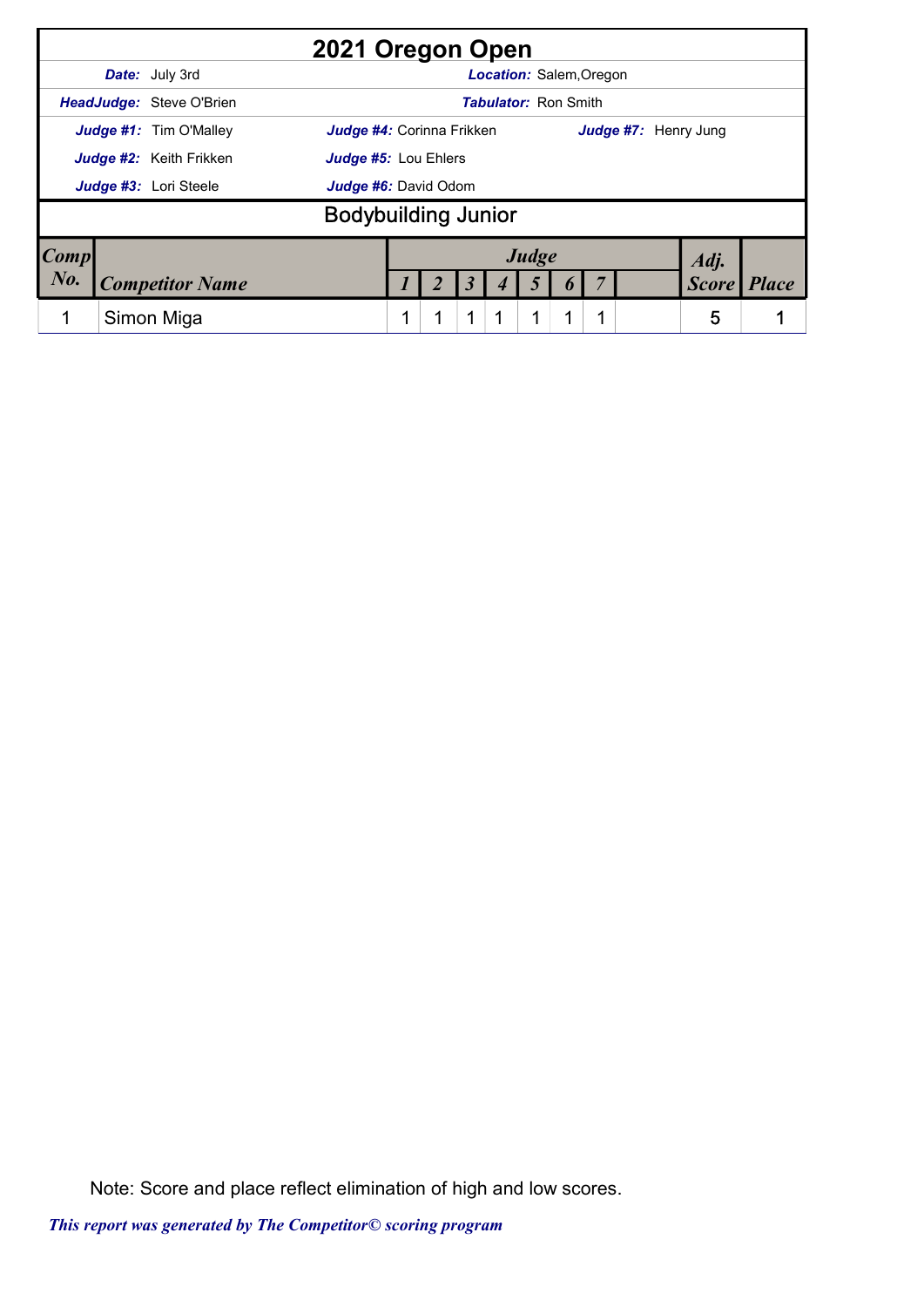|                        |                        |                                 | 2021 Oregon Open                    |                |                |                |                                |                |                |              |                      |   |
|------------------------|------------------------|---------------------------------|-------------------------------------|----------------|----------------|----------------|--------------------------------|----------------|----------------|--------------|----------------------|---|
|                        |                        | Date: July 3rd                  |                                     |                |                |                | <b>Location: Salem, Oregon</b> |                |                |              |                      |   |
|                        |                        | <b>HeadJudge: Steve O'Brien</b> |                                     |                |                |                | <b>Tabulator: Ron Smith</b>    |                |                |              |                      |   |
|                        |                        | Judge #1: Tim O'Malley          | Judge #4: Corinna Frikken           |                |                |                |                                |                |                |              | Judge #7: Henry Jung |   |
|                        |                        | <b>Judge #2:</b> Keith Frikken  | <b>Judge #5: Lou Ehlers</b>         |                |                |                |                                |                |                |              |                      |   |
|                        |                        | Judge #3: Lori Steele           | Judge #6: David Odom                |                |                |                |                                |                |                |              |                      |   |
|                        |                        |                                 | <b>Bodybuilding Masters Over 35</b> |                |                |                |                                |                |                |              |                      |   |
| $\lfloor Comp \rfloor$ |                        |                                 |                                     |                |                |                |                                | Judge          |                |              | Adj.                 |   |
| $N0$ .                 | <b>Competitor Name</b> |                                 |                                     |                |                |                |                                |                |                | <b>Score</b> | <b>Place</b>         |   |
| 3                      |                        | <b>Mike Davis</b>               |                                     |                |                | 1              |                                | 1              | $\overline{2}$ | 2            | 6                    |   |
| $\overline{2}$         |                        | <b>Scott Forsyth</b>            |                                     | $\overline{2}$ | $\overline{2}$ | $\overline{2}$ | 2                              | $\overline{2}$ |                |              | 9                    | 2 |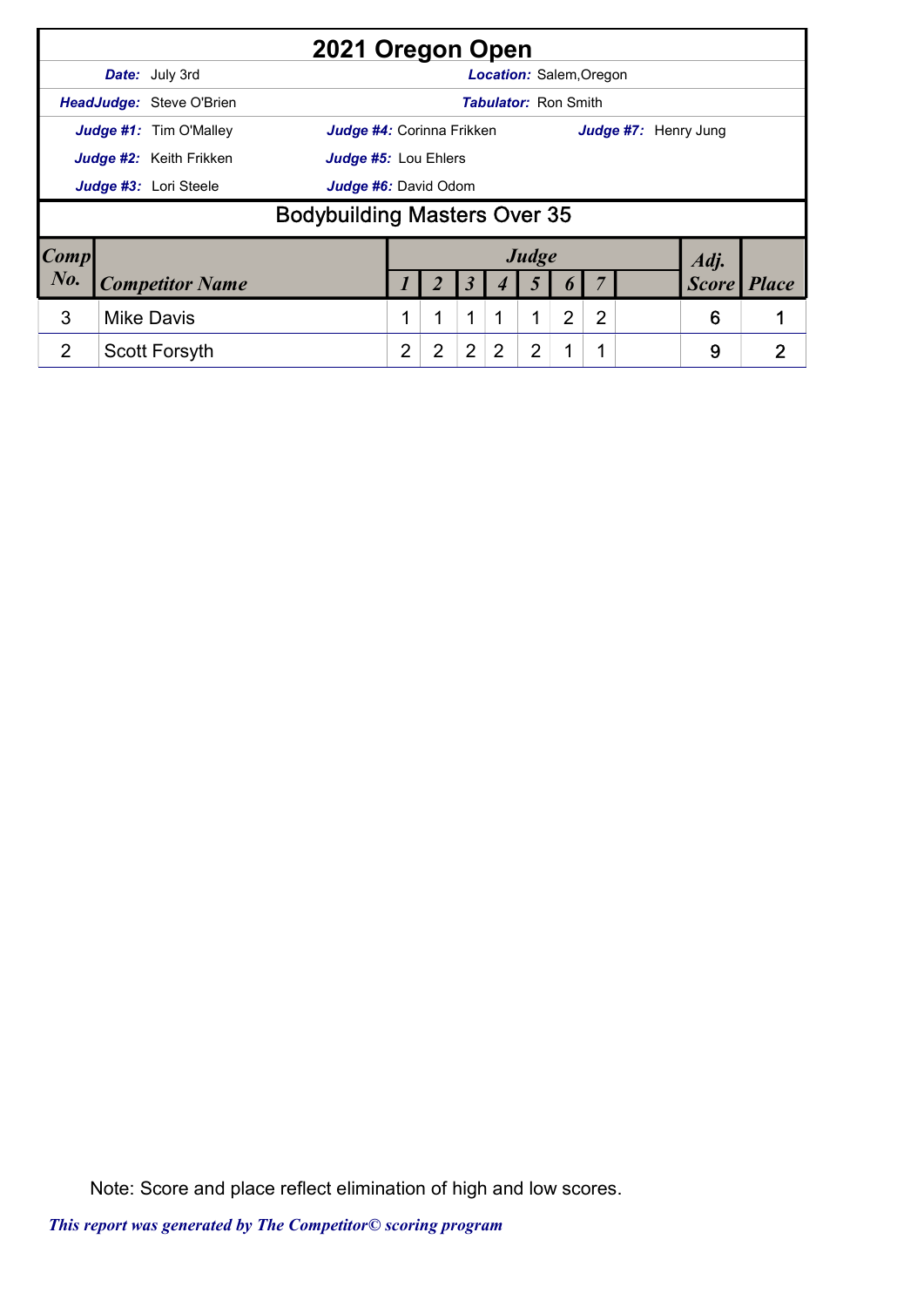|                        |                                                                                     | 2021 Oregon Open                                       |   |   |                |                                |                |   |                |                      |      |                    |  |  |
|------------------------|-------------------------------------------------------------------------------------|--------------------------------------------------------|---|---|----------------|--------------------------------|----------------|---|----------------|----------------------|------|--------------------|--|--|
|                        |                                                                                     | <b>Date:</b> July 3rd                                  |   |   |                | <b>Location: Salem, Oregon</b> |                |   |                |                      |      |                    |  |  |
|                        |                                                                                     | <b>HeadJudge: Steve O'Brien</b>                        |   |   |                | <b>Tabulator: Ron Smith</b>    |                |   |                |                      |      |                    |  |  |
|                        |                                                                                     | Judge #1: Tim O'Malley<br>Judge #4: Corinna Frikken    |   |   |                |                                |                |   |                | Judge #7: Henry Jung |      |                    |  |  |
|                        |                                                                                     | Judge #2: Keith Frikken<br><b>Judge #5: Lou Ehlers</b> |   |   |                |                                |                |   |                |                      |      |                    |  |  |
|                        |                                                                                     | Judge #3: Lori Steele<br>Judge #6: David Odom          |   |   |                |                                |                |   |                |                      |      |                    |  |  |
|                        | <b>Bodybuilding Masters Over 40</b>                                                 |                                                        |   |   |                |                                |                |   |                |                      |      |                    |  |  |
| $\lfloor Comp \rfloor$ |                                                                                     |                                                        |   |   |                |                                | Judge          |   |                |                      | Adj. |                    |  |  |
| $N_{0}$ .              |                                                                                     | <b>Competitor Name</b>                                 |   |   |                |                                |                |   |                |                      |      | <b>Score Place</b> |  |  |
| 3                      | $\overline{2}$<br>1<br>$\overline{2}$<br>1<br><b>Mike Davis</b><br>1<br>6<br>1<br>1 |                                                        |   |   |                |                                |                |   |                |                      |      |                    |  |  |
| 4                      |                                                                                     | Joe Laroche                                            | 2 | 1 | $\overline{2}$ |                                | $\overline{2}$ | 2 | 3              |                      | 9    | $\overline{2}$     |  |  |
| 5                      |                                                                                     | Nicholas Hammond                                       | 3 | 3 | 3              | 3                              | 3              | 3 | $\overline{2}$ |                      | 15   | 3                  |  |  |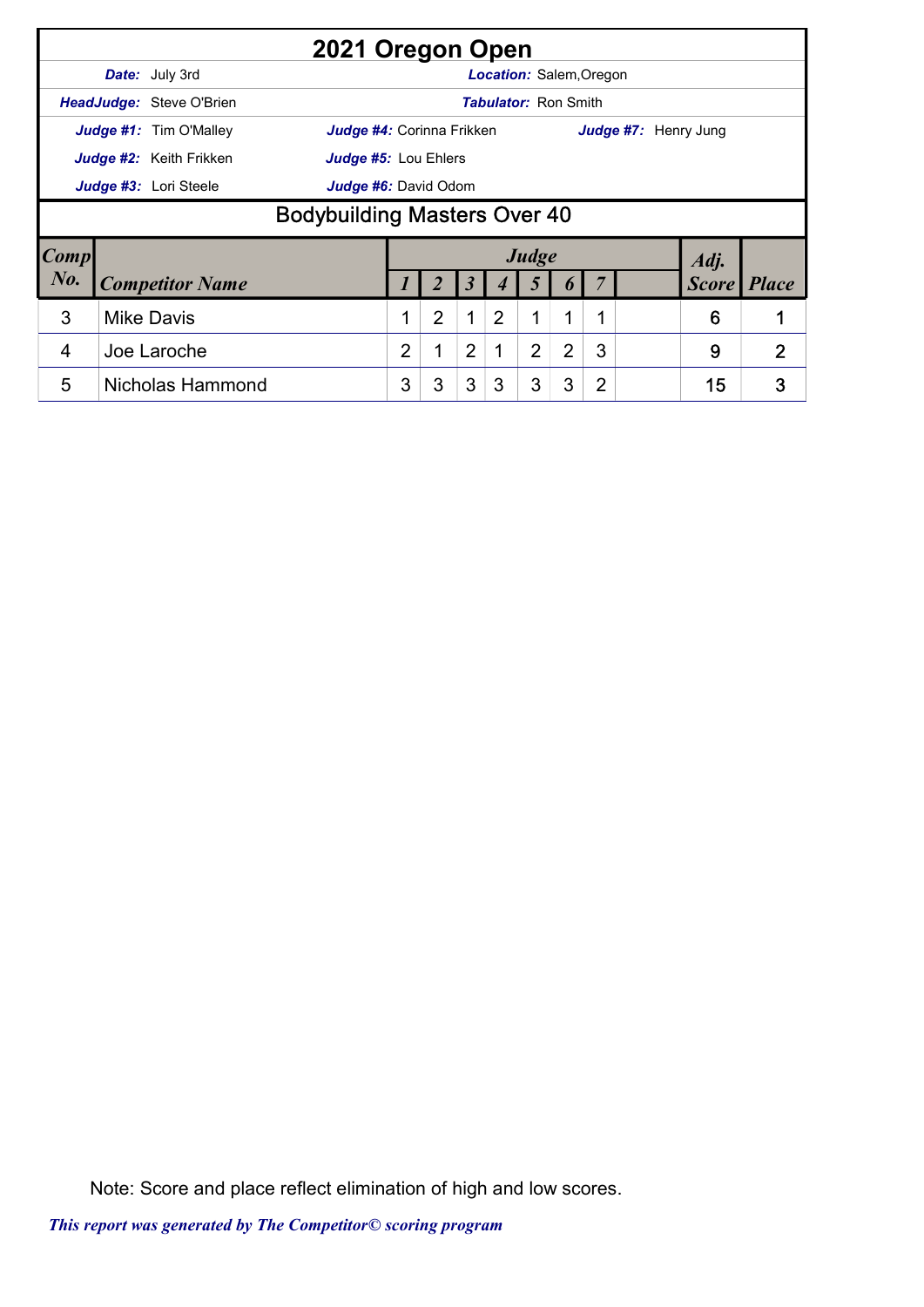|                        |                        |                          | 2021 Oregon Open                    |                |                      |                |                             |       |   |                |                      |    |
|------------------------|------------------------|--------------------------|-------------------------------------|----------------|----------------------|----------------|-----------------------------|-------|---|----------------|----------------------|----|
|                        |                        | <b>Date:</b> July 3rd    |                                     |                |                      |                | Location: Salem, Oregon     |       |   |                |                      |    |
|                        |                        | HeadJudge: Steve O'Brien |                                     |                |                      |                | <b>Tabulator: Ron Smith</b> |       |   |                |                      |    |
|                        |                        | Judge #1: Tim O'Malley   | <b>Judge #4:</b> Corinna Frikken    |                |                      |                |                             |       |   |                | Judge #7: Henry Jung |    |
|                        |                        | Judge #2: Keith Frikken  | <b>Judge #5: Lou Ehlers</b>         |                |                      |                |                             |       |   |                |                      |    |
|                        |                        | Judge #3: Lori Steele    | <b>Judge #6:</b> David Odom         |                |                      |                |                             |       |   |                |                      |    |
|                        |                        |                          | <b>Bodybuilding Masters Over 50</b> |                |                      |                |                             |       |   |                |                      |    |
| $\lfloor Comp \rfloor$ |                        |                          |                                     |                |                      |                |                             | Judge |   |                | Adj.                 |    |
| $N0$ .                 | <b>Competitor Name</b> |                          |                                     |                | $\boldsymbol{\beta}$ |                |                             |       |   | <b>Score</b>   | <i>Place</i>         |    |
| 3                      |                        | <b>Mike Davis</b>        |                                     |                |                      | 1              |                             | 1     | 1 |                | 5                    |    |
| 6                      |                        | <b>Richard Pereira</b>   |                                     | $\overline{2}$ | $\overline{2}$       | $\overline{2}$ | 2                           | 2     | 2 | $\overline{2}$ | 10                   | כי |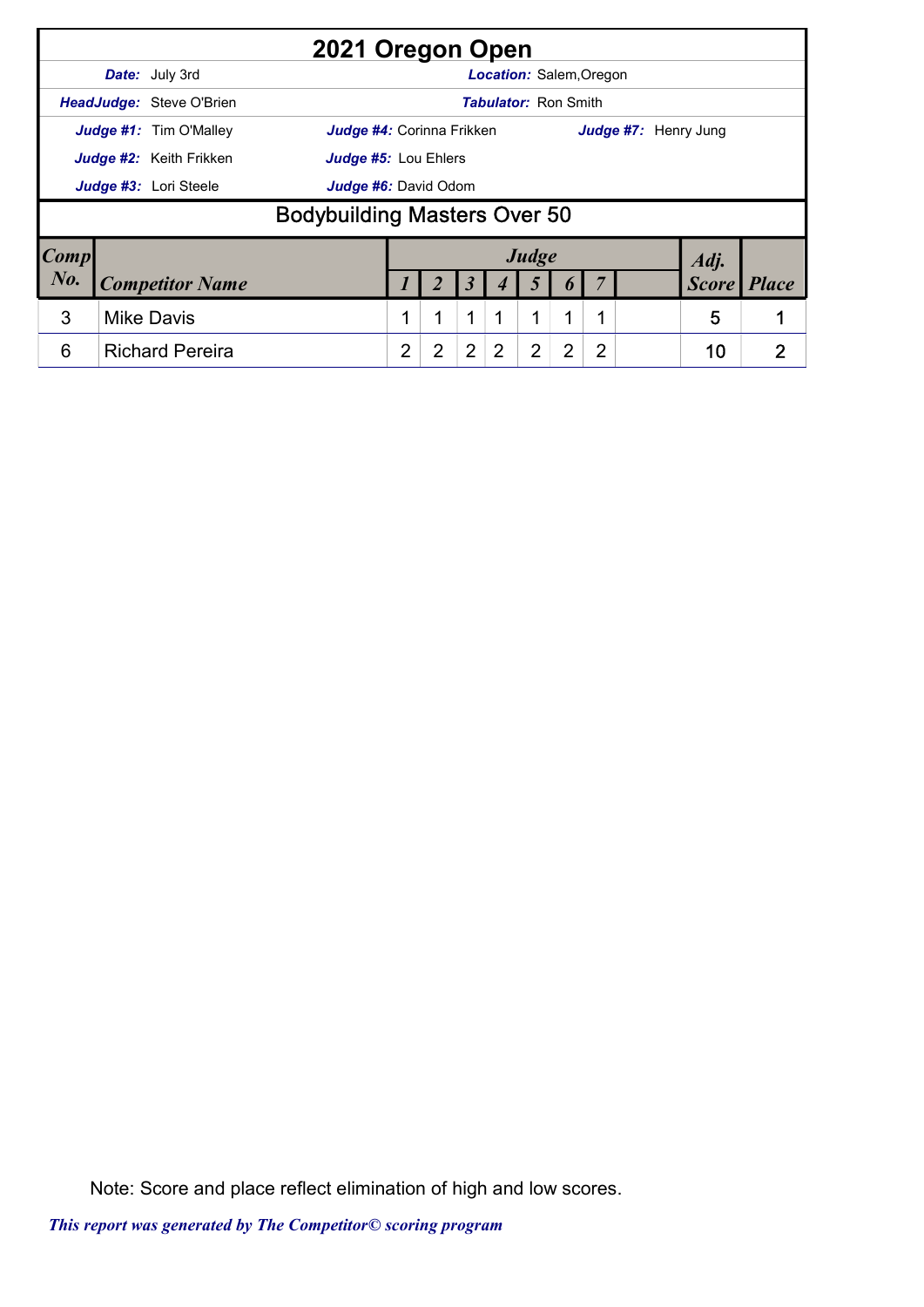|                        |                                | 2021 Oregon Open                    |   |   |                                |   |                      |              |              |
|------------------------|--------------------------------|-------------------------------------|---|---|--------------------------------|---|----------------------|--------------|--------------|
|                        | <b>Date:</b> July 3rd          |                                     |   |   | <b>Location: Salem, Oregon</b> |   |                      |              |              |
|                        | HeadJudge: Steve O'Brien       |                                     |   |   | <b>Tabulator: Ron Smith</b>    |   |                      |              |              |
|                        | Judge #1: Tim O'Malley         | <b>Judge #4:</b> Corinna Frikken    |   |   |                                |   | Judge #7: Henry Jung |              |              |
|                        | <b>Judge #2:</b> Keith Frikken | Judge #5: Lou Ehlers                |   |   |                                |   |                      |              |              |
|                        | Judge #3: Lori Steele          | Judge #6: David Odom                |   |   |                                |   |                      |              |              |
|                        |                                | <b>Bodybuilding Masters Over 60</b> |   |   |                                |   |                      |              |              |
| $\lfloor Comp \rfloor$ |                                |                                     |   |   | Judge                          |   |                      | Adj.         |              |
| No.                    | <b>Competitor Name</b>         |                                     |   |   |                                |   |                      | <b>Score</b> | <b>Place</b> |
| 7                      | <b>Felton Campbell</b>         |                                     | 4 | 1 | 1                              | 1 |                      | 5            |              |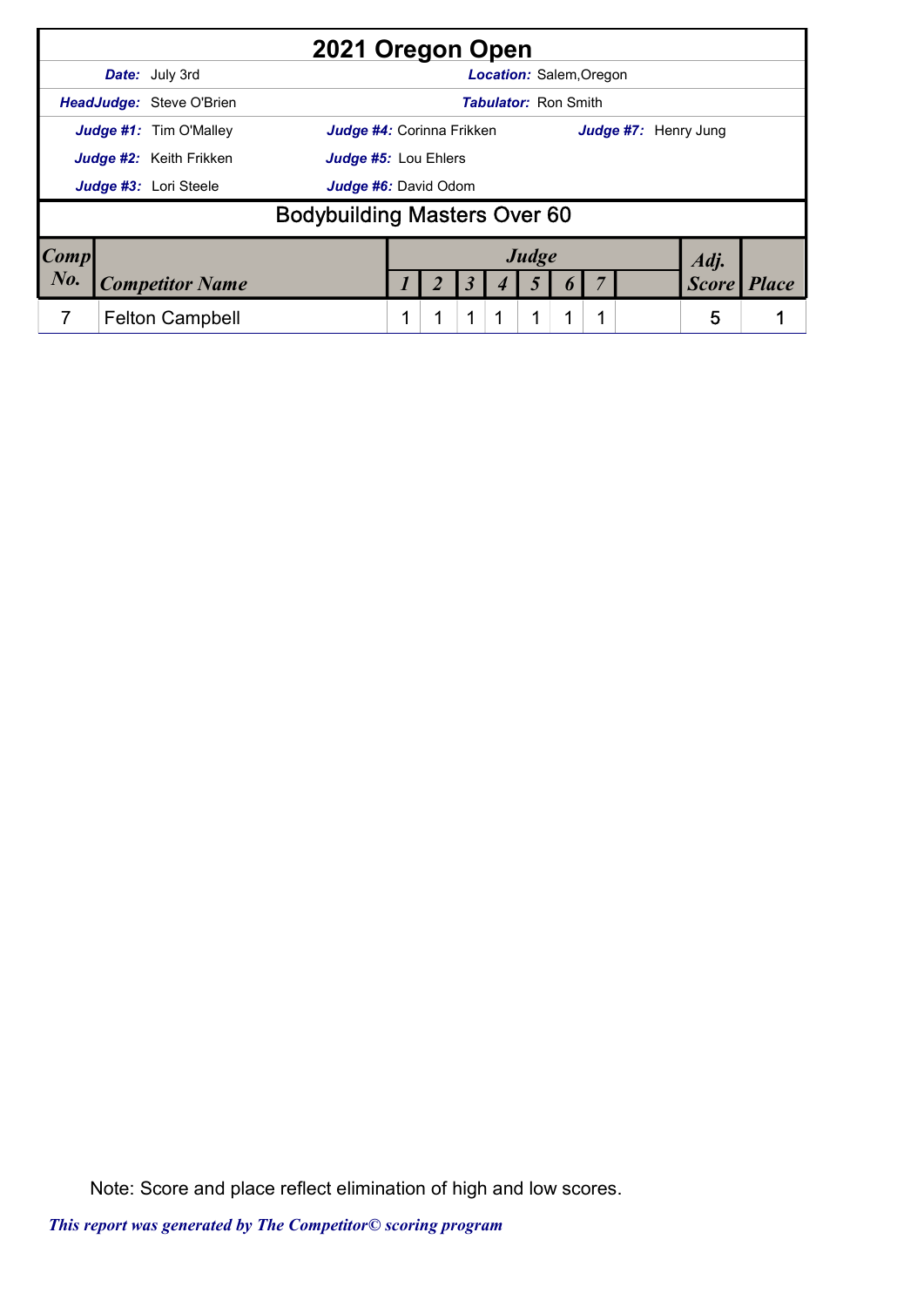|                        |                       |                                | 2021 Oregon Open                      |                |                      |                |                                |       |   |                |                      |              |
|------------------------|-----------------------|--------------------------------|---------------------------------------|----------------|----------------------|----------------|--------------------------------|-------|---|----------------|----------------------|--------------|
|                        |                       | <b>Date:</b> July 3rd          |                                       |                |                      |                | <b>Location: Salem, Oregon</b> |       |   |                |                      |              |
|                        |                       | HeadJudge: Steve O'Brien       |                                       |                |                      |                | <b>Tabulator: Ron Smith</b>    |       |   |                |                      |              |
|                        |                       | Judge #1: Tim O'Malley         | Judge #4: Corinna Frikken             |                |                      |                |                                |       |   |                | Judge #7: Henry Jung |              |
|                        |                       | <b>Judge #2:</b> Keith Frikken | <b>Judge #5: Lou Ehlers</b>           |                |                      |                |                                |       |   |                |                      |              |
|                        | Judge #3: Lori Steele |                                |                                       |                | Judge #6: David Odom |                |                                |       |   |                |                      |              |
|                        |                       |                                | <b>Bodybuilding Open Middleweight</b> |                |                      |                |                                |       |   |                |                      |              |
| $\lfloor Comp \rfloor$ |                       |                                |                                       |                |                      |                |                                | Judge |   |                | Adj.                 |              |
| $N0$ .                 |                       | <b>Competitor Name</b>         |                                       |                |                      |                |                                |       |   |                | <b>Score</b>         | <b>Place</b> |
| 3                      |                       | <b>Mike Davis</b>              |                                       |                |                      | 1              |                                | 1     |   |                | 5                    |              |
| 5                      |                       | Nicholas Hammond               |                                       | $\overline{2}$ | $\overline{2}$       | $\overline{2}$ | 2                              | 2     | 2 | $\overline{2}$ | 10                   | 2            |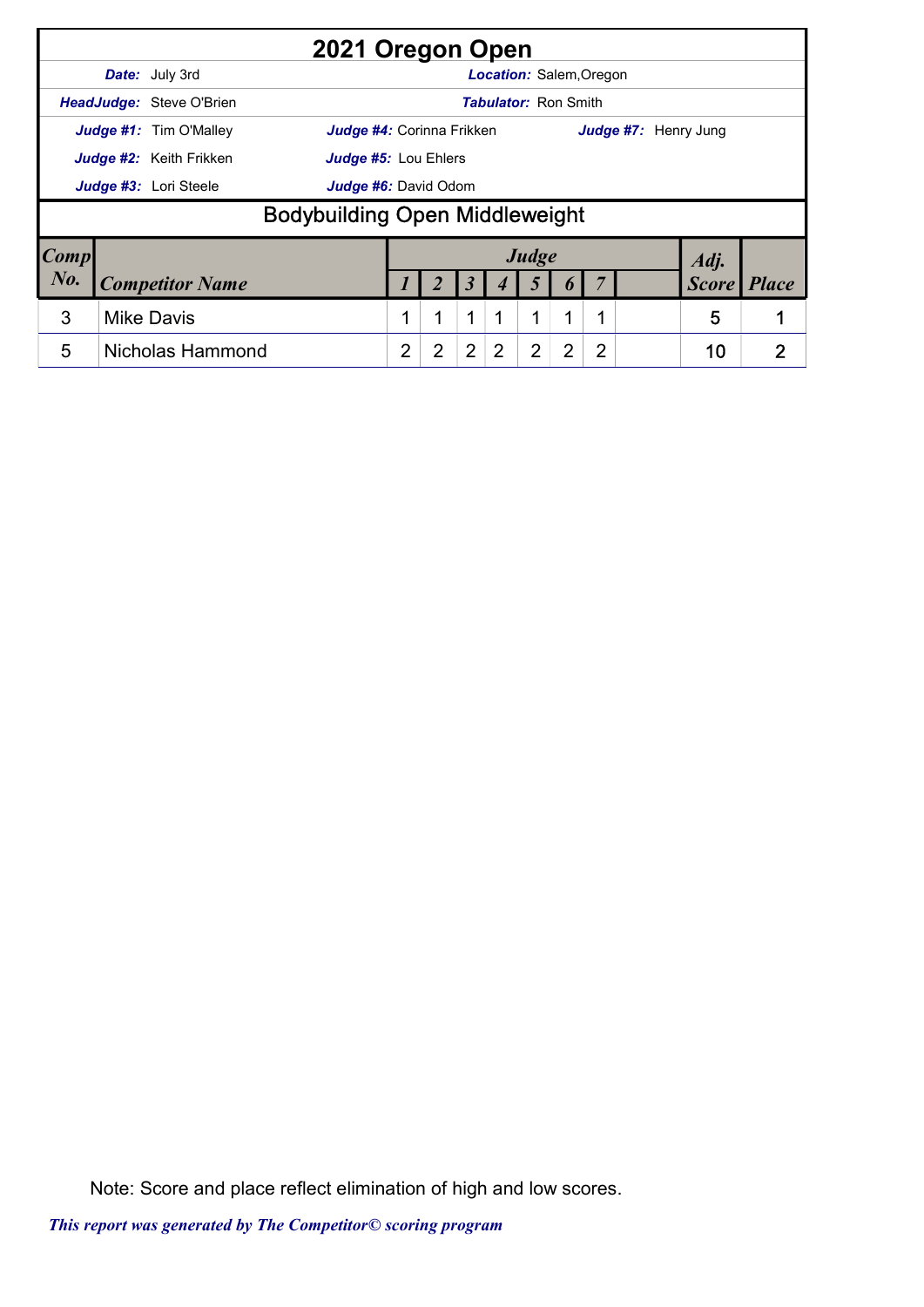|             |                                            | 2021 Oregon Open                 |  |   |                                |   |   |                      |              |              |
|-------------|--------------------------------------------|----------------------------------|--|---|--------------------------------|---|---|----------------------|--------------|--------------|
|             | <b>Date:</b> July 3rd                      |                                  |  |   | <b>Location: Salem, Oregon</b> |   |   |                      |              |              |
|             | HeadJudge: Steve O'Brien                   |                                  |  |   | <b>Tabulator: Ron Smith</b>    |   |   |                      |              |              |
|             | Judge #1: Tim O'Malley                     | <b>Judge #4: Corinna Frikken</b> |  |   |                                |   |   | Judge #7: Henry Jung |              |              |
|             | Judge #2: Keith Frikken                    | <b>Judge #5: Lou Ehlers</b>      |  |   |                                |   |   |                      |              |              |
|             | Judge #3: Lori Steele                      | Judge #6: David Odom             |  |   |                                |   |   |                      |              |              |
|             | <b>Bodybuilding Open Light Heavyweight</b> |                                  |  |   |                                |   |   |                      |              |              |
| $\bm{Comp}$ |                                            |                                  |  |   | Judge                          |   |   |                      | Adj.         |              |
| $N0$ .      | <b>Competitor Name</b>                     |                                  |  |   |                                |   |   |                      | <b>Score</b> | <b>Place</b> |
| 8           | Joseph Rhea                                |                                  |  | 1 | 1                              | 1 | 1 |                      | 5            |              |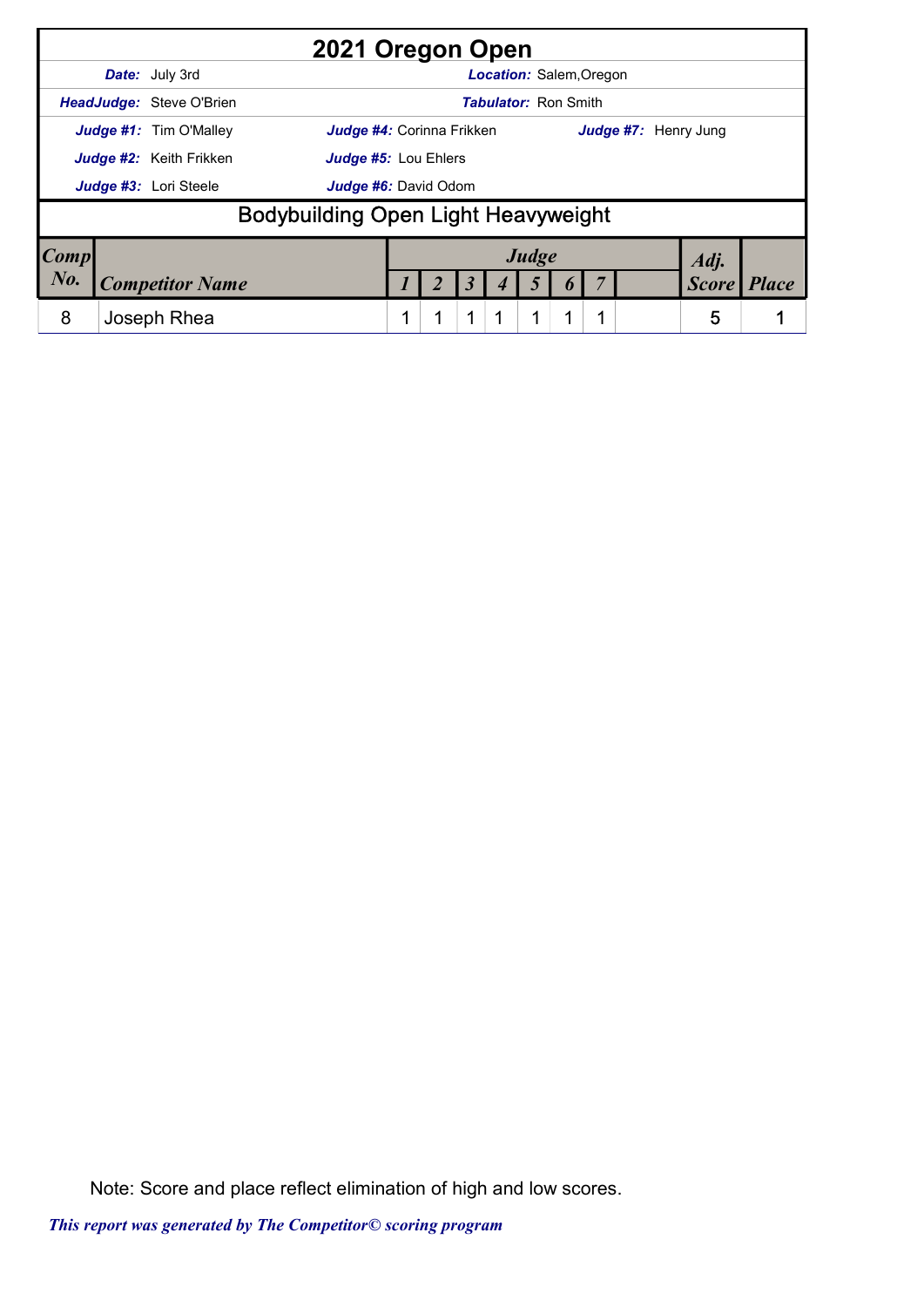|             |                                 | 2021 Oregon Open                     |   |   |                                |   |                      |              |              |
|-------------|---------------------------------|--------------------------------------|---|---|--------------------------------|---|----------------------|--------------|--------------|
|             | <b>Date:</b> July 3rd           |                                      |   |   | <b>Location: Salem, Oregon</b> |   |                      |              |              |
|             | <b>HeadJudge:</b> Steve O'Brien |                                      |   |   | <b>Tabulator: Ron Smith</b>    |   |                      |              |              |
|             | Judge #1: Tim O'Malley          | <b>Judge #4:</b> Corinna Frikken     |   |   |                                |   | Judge #7: Henry Jung |              |              |
|             | Judge #2: Keith Frikken         | Judge #5: Lou Ehlers                 |   |   |                                |   |                      |              |              |
|             | Judge #3: Lori Steele           | Judge #6: David Odom                 |   |   |                                |   |                      |              |              |
|             |                                 | <b>Bodybuilding Open Heavyweight</b> |   |   |                                |   |                      |              |              |
| <b>Comp</b> |                                 |                                      |   |   | Judge                          |   |                      | Adj.         |              |
| $N_{0}$ .   | <b>Competitor Name</b>          |                                      |   |   |                                |   |                      | <b>Score</b> | <b>Place</b> |
| 2           | Scott Forsyth                   |                                      | 4 | 1 | $\mathbf 1$                    | 1 |                      | 5            |              |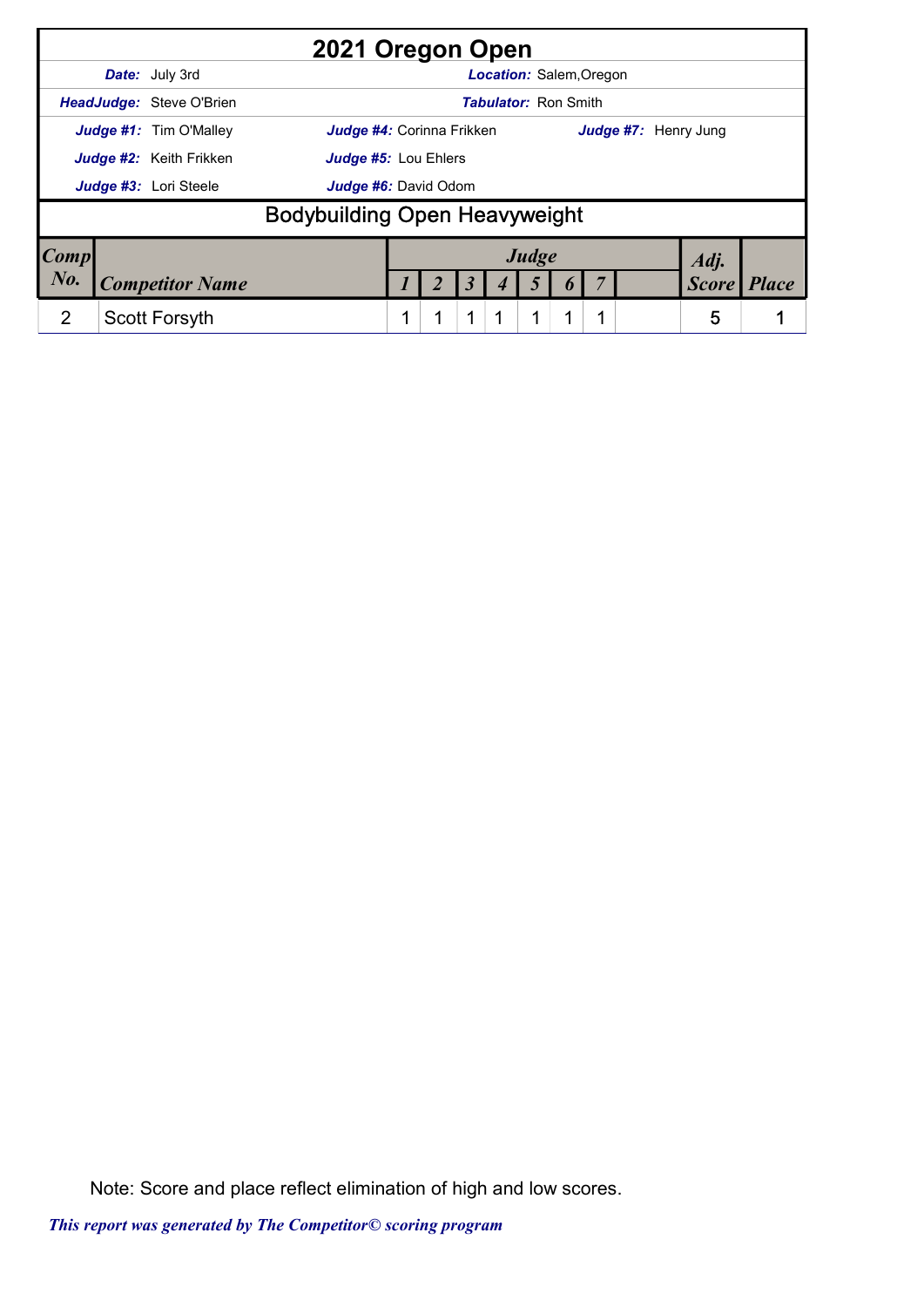|             |                               | 2021 Oregon Open                           |  |   |                                |   |   |                      |              |              |
|-------------|-------------------------------|--------------------------------------------|--|---|--------------------------------|---|---|----------------------|--------------|--------------|
|             | <b>Date:</b> July 3rd         |                                            |  |   | <b>Location: Salem, Oregon</b> |   |   |                      |              |              |
|             | HeadJudge: Steve O'Brien      |                                            |  |   | <b>Tabulator: Ron Smith</b>    |   |   |                      |              |              |
|             | <b>Judge #1:</b> Tim O'Malley | <b>Judge #4: Corinna Frikken</b>           |  |   |                                |   |   | Judge #7: Henry Jung |              |              |
|             | Judge #2: Keith Frikken       | <b>Judge #5: Lou Ehlers</b>                |  |   |                                |   |   |                      |              |              |
|             | Judge #3: Lori Steele         | Judge #6: David Odom                       |  |   |                                |   |   |                      |              |              |
|             |                               | <b>Bodybuilding Open Super Heavyweight</b> |  |   |                                |   |   |                      |              |              |
| $\bm{Comp}$ |                               |                                            |  |   | Judge                          |   |   |                      | Adj.         |              |
| $N0$ .      | <b>Competitor Name</b>        |                                            |  |   |                                |   |   |                      | <b>Score</b> | <b>Place</b> |
| 9           | <b>Ryan Foster</b>            |                                            |  | 1 | 1                              | 1 | 1 |                      | 5            |              |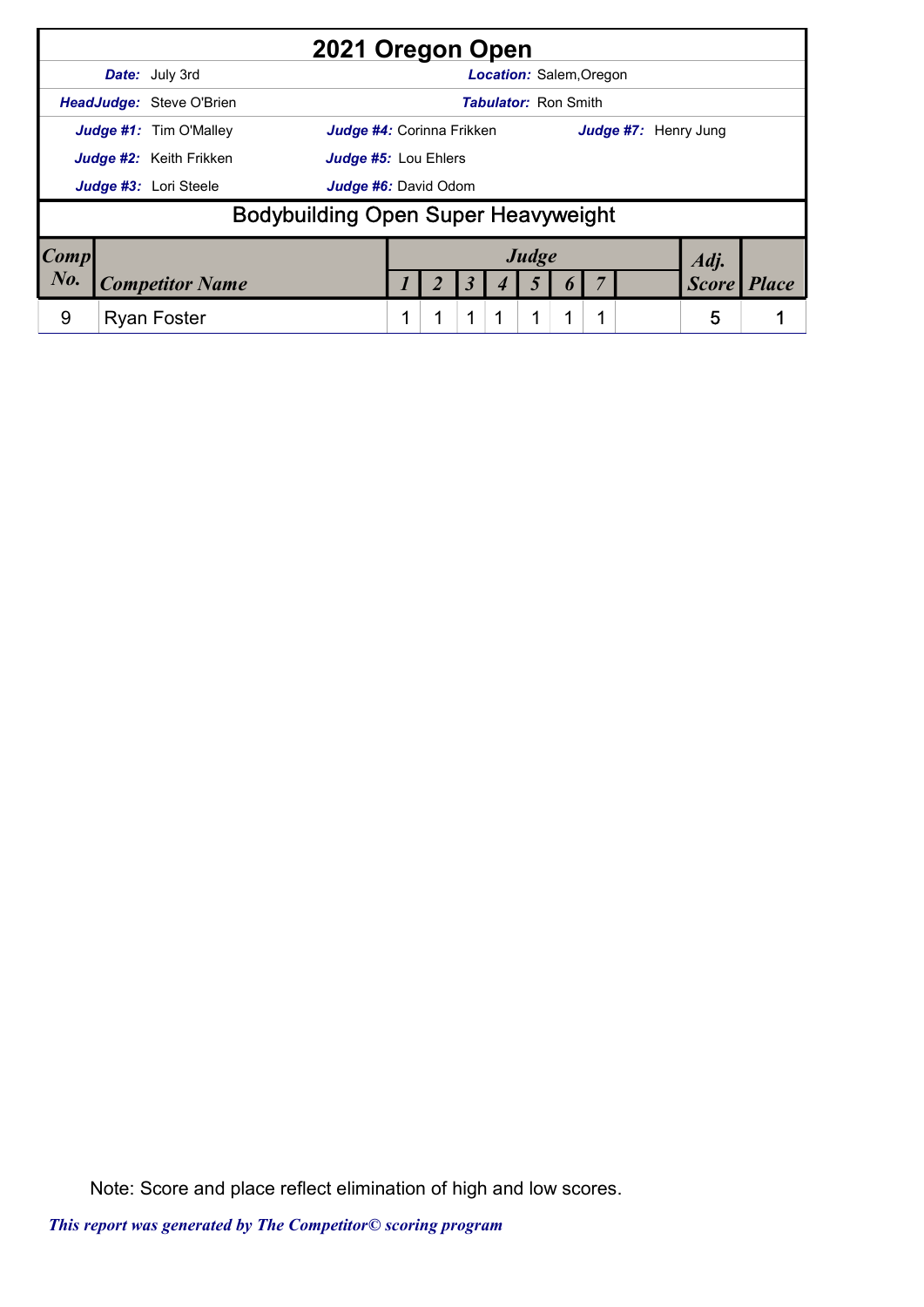|             |                                |                                 | 2021 Oregon Open                                                                                                                      |   |   |   |   |                |                                |   |                      |              |              |  |  |
|-------------|--------------------------------|---------------------------------|---------------------------------------------------------------------------------------------------------------------------------------|---|---|---|---|----------------|--------------------------------|---|----------------------|--------------|--------------|--|--|
|             |                                | Date: July 3rd                  |                                                                                                                                       |   |   |   |   |                | <b>Location: Salem, Oregon</b> |   |                      |              |              |  |  |
|             |                                | <b>HeadJudge: Steve O'Brien</b> |                                                                                                                                       |   |   |   |   |                | <b>Tabulator: Ron Smith</b>    |   |                      |              |              |  |  |
|             |                                | <b>Judge #1:</b> Tim O'Malley   | <b>Judge #4:</b> Corinna Frikken                                                                                                      |   |   |   |   |                |                                |   | Judge #7: Henry Jung |              |              |  |  |
|             |                                | Judge #2: Keith Frikken         | Judge #5: Lou Ehlers                                                                                                                  |   |   |   |   |                |                                |   |                      |              |              |  |  |
|             |                                | Judge #3: Lori Steele           | Judge #6: David Odom                                                                                                                  |   |   |   |   |                |                                |   |                      |              |              |  |  |
|             | <b>Classic Physique Novice</b> |                                 |                                                                                                                                       |   |   |   |   |                |                                |   |                      |              |              |  |  |
| <b>Comp</b> |                                |                                 | Judge<br>Adj.                                                                                                                         |   |   |   |   |                |                                |   |                      |              |              |  |  |
| $N0$ .      |                                | <b>Competitor Name</b>          |                                                                                                                                       |   |   | 5 |   | 5              | $\bm{b}$                       |   |                      | <b>Score</b> | <b>Place</b> |  |  |
| 12          |                                | Kai Ginoza                      |                                                                                                                                       | 1 | 1 | 1 | 1 | $\overline{2}$ | 1                              | 1 |                      | 5            | 1            |  |  |
| 13          |                                | Logan Bell                      | $\overline{2}$<br>$\overline{2}$<br>$\overline{2}$<br>$\overline{2}$<br>$\overline{2}$<br>$\overline{2}$<br>1<br>$\overline{2}$<br>10 |   |   |   |   |                |                                |   |                      |              |              |  |  |
| 10          |                                | Rio Koford                      |                                                                                                                                       | 3 | 3 | 3 | 3 | 3              | 3                              | 3 |                      | 15           | 3            |  |  |
| 11          |                                | <b>Jonathan Flores</b>          |                                                                                                                                       | 4 | 4 | 4 | 4 | 4              | 4                              | 4 |                      | 20           | 4            |  |  |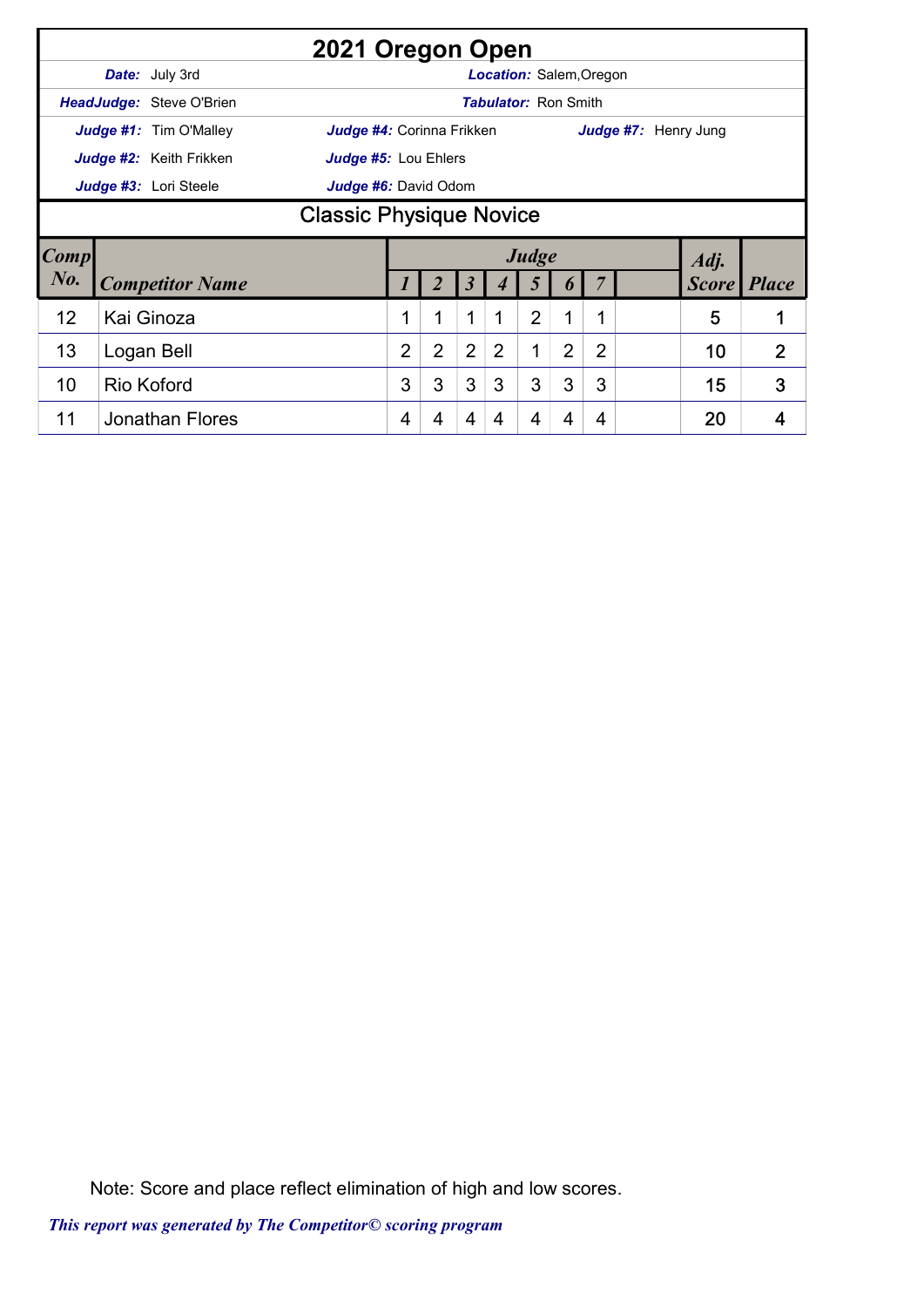|           |                                         | 2021 Oregon Open                                           |                                                                                                             |   |   |   |                                |   |   |  |                      |                    |  |  |
|-----------|-----------------------------------------|------------------------------------------------------------|-------------------------------------------------------------------------------------------------------------|---|---|---|--------------------------------|---|---|--|----------------------|--------------------|--|--|
|           |                                         | <b>Date:</b> July 3rd                                      |                                                                                                             |   |   |   | <b>Location: Salem, Oregon</b> |   |   |  |                      |                    |  |  |
|           |                                         | <b>HeadJudge: Steve O'Brien</b>                            |                                                                                                             |   |   |   | <b>Tabulator: Ron Smith</b>    |   |   |  |                      |                    |  |  |
|           |                                         | <b>Judge #1:</b> Tim O'Malley<br>Judge #4: Corinna Frikken |                                                                                                             |   |   |   |                                |   |   |  | Judge #7: Henry Jung |                    |  |  |
|           |                                         | Judge #2: Keith Frikken<br>Judge #5: Lou Ehlers            |                                                                                                             |   |   |   |                                |   |   |  |                      |                    |  |  |
|           |                                         | Judge #3: Lori Steele<br>Judge #6: David Odom              |                                                                                                             |   |   |   |                                |   |   |  |                      |                    |  |  |
|           | <b>Classic Physique Masters Over 35</b> |                                                            |                                                                                                             |   |   |   |                                |   |   |  |                      |                    |  |  |
| Comp      |                                         |                                                            |                                                                                                             |   |   |   | Judge                          |   |   |  | Adj.                 |                    |  |  |
| $N_{0}$ . |                                         | <b>Competitor Name</b>                                     |                                                                                                             |   | 3 |   |                                |   |   |  |                      | <b>Score</b> Place |  |  |
| 4         |                                         | Joe Laroche                                                | 1<br>1<br>1<br>$\mathbf 1$<br>5<br>1<br>1<br>1                                                              |   |   |   |                                |   |   |  |                      |                    |  |  |
| 5         |                                         | <b>Nicholas Hammond</b>                                    | $\overline{2}$<br>$\overline{2}$<br>$\overline{2}$<br>2<br>3<br>2<br>$\overline{2}$<br>10<br>$\overline{2}$ |   |   |   |                                |   |   |  |                      |                    |  |  |
| 12        |                                         | Kai Ginoza                                                 | 2                                                                                                           | 3 | 3 | 3 | 3                              | 3 | 3 |  | 15                   | 3                  |  |  |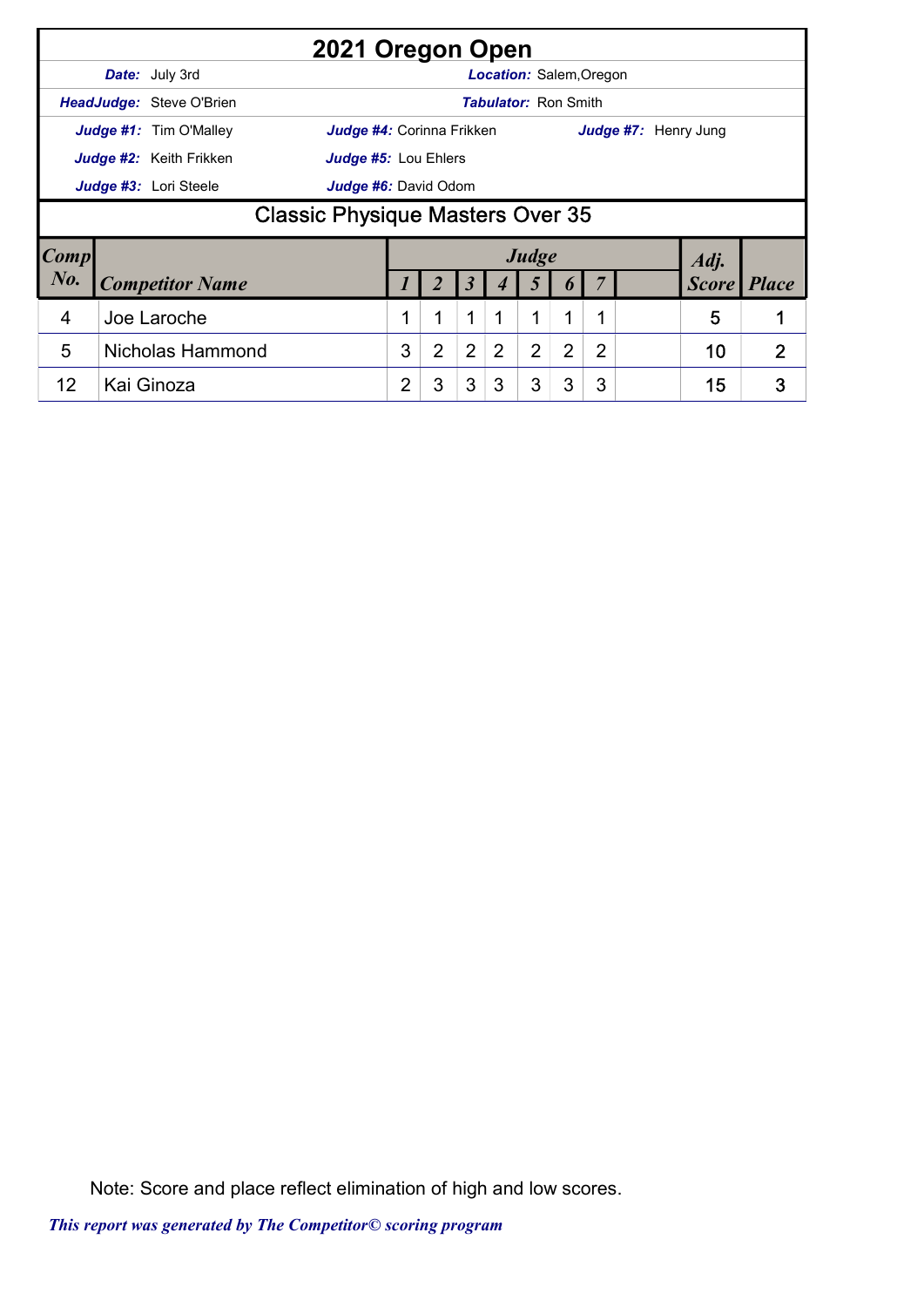|                        |                                         |                                | 2021 Oregon Open                 |                |   |                |                |                                |   |   |              |                      |   |
|------------------------|-----------------------------------------|--------------------------------|----------------------------------|----------------|---|----------------|----------------|--------------------------------|---|---|--------------|----------------------|---|
|                        |                                         | <b>Date:</b> July 3rd          |                                  |                |   |                |                | <b>Location: Salem, Oregon</b> |   |   |              |                      |   |
|                        |                                         | HeadJudge: Steve O'Brien       |                                  |                |   |                |                | <b>Tabulator: Ron Smith</b>    |   |   |              |                      |   |
|                        |                                         | Judge #1: Tim O'Malley         | <b>Judge #4:</b> Corinna Frikken |                |   |                |                |                                |   |   |              | Judge #7: Henry Jung |   |
|                        |                                         | <b>Judge #2:</b> Keith Frikken | Judge #5: Lou Ehlers             |                |   |                |                |                                |   |   |              |                      |   |
|                        |                                         | Judge #3: Lori Steele          | <b>Judge #6:</b> David Odom      |                |   |                |                |                                |   |   |              |                      |   |
|                        | Classic Physique Open Class A Under 5 7 |                                |                                  |                |   |                |                |                                |   |   |              |                      |   |
| $\lfloor Comp \rfloor$ |                                         |                                |                                  |                |   |                |                | Judge                          |   |   |              | Adj.                 |   |
| $N_{0}$ .              | <b>Competitor Name</b>                  |                                |                                  |                | 3 |                |                | $\boldsymbol{v}$               |   |   | <b>Score</b> | <b>Place</b>         |   |
| 14                     |                                         | <b>Shawn Turner</b>            |                                  | 1              | 1 | $\mathbf{1}$   | 1              | 1                              | 1 | 2 |              | 5                    |   |
| 5                      |                                         | Nicholas Hammond               |                                  | $\overline{2}$ | 2 | $\overline{2}$ | $\overline{2}$ | $\overline{2}$                 | 2 |   |              | 10                   | 2 |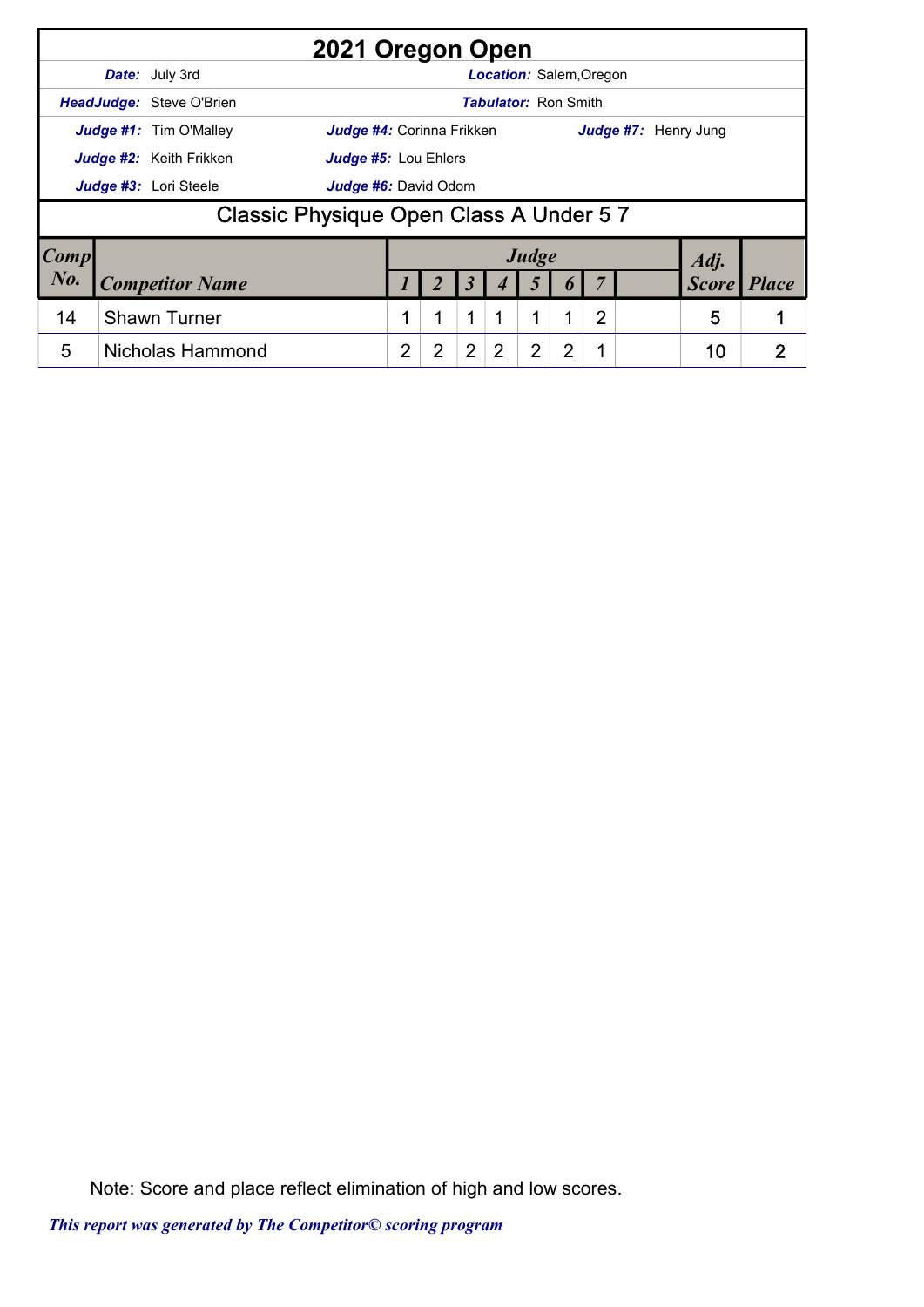|           |                                 | 2021 Oregon Open                                |                |   |                |                                |                |   |                |  |                      |                |
|-----------|---------------------------------|-------------------------------------------------|----------------|---|----------------|--------------------------------|----------------|---|----------------|--|----------------------|----------------|
|           | <b>Date:</b> July 3rd           |                                                 |                |   |                | <b>Location: Salem, Oregon</b> |                |   |                |  |                      |                |
|           | <b>HeadJudge: Steve O'Brien</b> |                                                 |                |   |                | <b>Tabulator: Ron Smith</b>    |                |   |                |  |                      |                |
|           | <b>Judge #1:</b> Tim O'Malley   | <b>Judge #4:</b> Corinna Frikken                |                |   |                |                                |                |   |                |  | Judge #7: Henry Jung |                |
|           | <b>Judge #2:</b> Keith Frikken  | <b>Judge #5: Lou Ehlers</b>                     |                |   |                |                                |                |   |                |  |                      |                |
|           | Judge #3: Lori Steele           | Judge #6: David Odom                            |                |   |                |                                |                |   |                |  |                      |                |
|           |                                 | <b>Classic Physique Open Class B Under 5 10</b> |                |   |                |                                |                |   |                |  |                      |                |
| Comp      |                                 |                                                 |                |   |                |                                | Judge          |   |                |  | Adj.                 |                |
| $N_{0}$ . | <b>Competitor Name</b>          |                                                 |                |   | 3              |                                |                |   |                |  | <b>Score</b> Place   |                |
| 4         | Joe Laroche                     |                                                 | 1              | 1 | 1              | 1                              | 1              | 1 | 1              |  | 5                    |                |
| 8         | Joseph Rhea                     |                                                 | 3              | 2 | $\overline{2}$ | 3                              | $\overline{2}$ | 2 | 3              |  | 12                   | $\overline{2}$ |
| 15        | Jonathan Yonker                 |                                                 | $\overline{2}$ | 3 | 3              | 2                              | 3              | 3 | $\overline{2}$ |  | 13                   | 3              |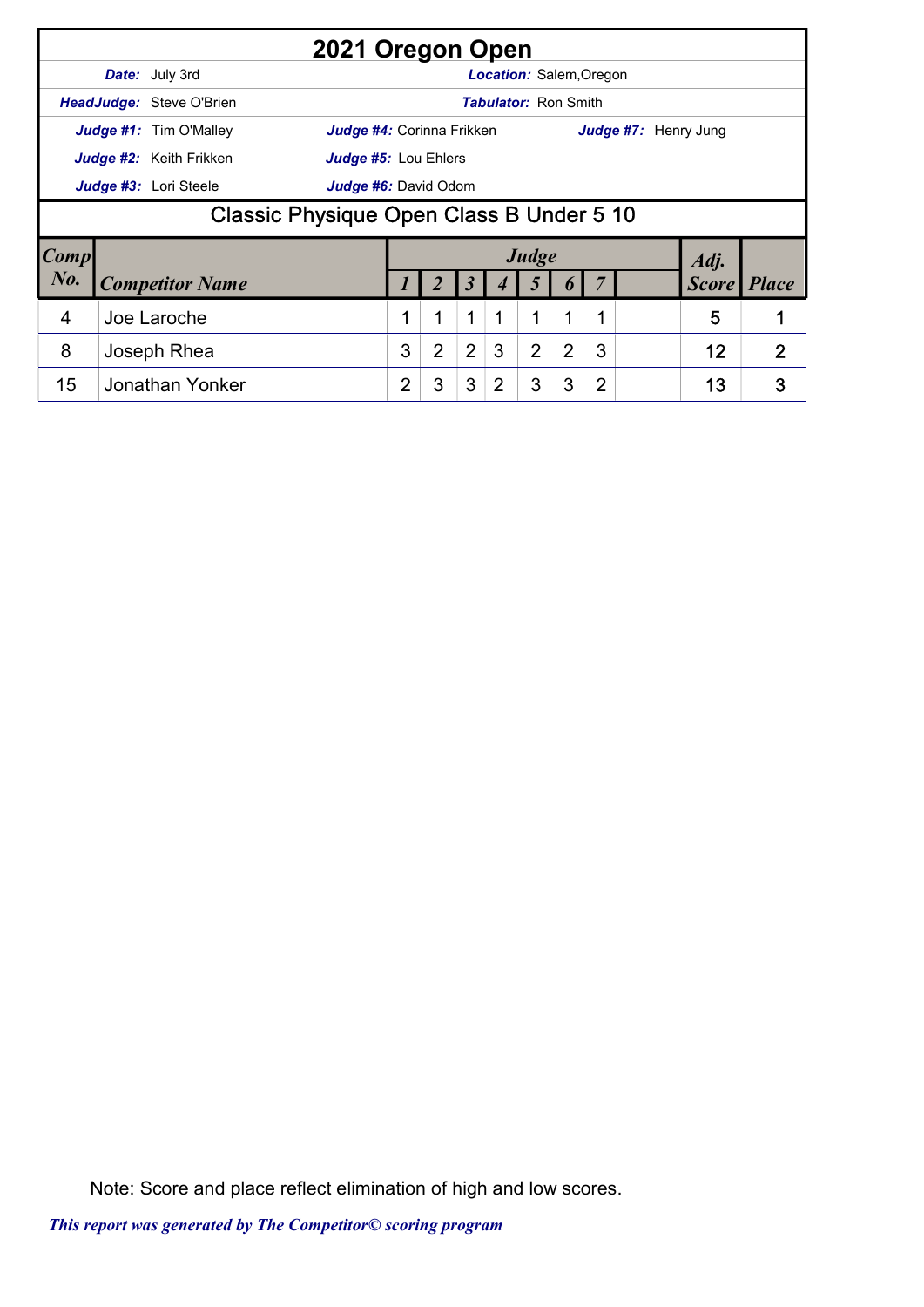|                        |                          | 2021 Oregon Open                        |   |   |                |   |                             |   |   |                      |              |                |
|------------------------|--------------------------|-----------------------------------------|---|---|----------------|---|-----------------------------|---|---|----------------------|--------------|----------------|
|                        | Date: July 3rd           |                                         |   |   |                |   | Location: Salem, Oregon     |   |   |                      |              |                |
|                        | HeadJudge: Steve O'Brien |                                         |   |   |                |   | <b>Tabulator: Ron Smith</b> |   |   |                      |              |                |
|                        | Judge #1: Tim O'Malley   | Judge #4: Corinna Frikken               |   |   |                |   |                             |   |   | Judge #7: Henry Jung |              |                |
|                        | Judge #2: Keith Frikken  | <b>Judge #5: Lou Ehlers</b>             |   |   |                |   |                             |   |   |                      |              |                |
|                        | Judge #3: Lori Steele    | Judge #6: David Odom                    |   |   |                |   |                             |   |   |                      |              |                |
|                        |                          | Classic Physique Open Class C Over 5 10 |   |   |                |   |                             |   |   |                      |              |                |
| $\lfloor Comp \rfloor$ |                          |                                         |   |   |                |   | Judge                       |   |   |                      | Adj.         |                |
| $N_{0}$ .              | <b>Competitor Name</b>   |                                         |   |   | 3              |   | 5                           |   |   |                      | <b>Score</b> | <b>Place</b>   |
| 16                     | <b>Noah Gillespie</b>    |                                         | 1 | 1 | 1              |   | 1                           | 1 | 2 |                      | 5            |                |
| 13                     | Logan Bell               |                                         | 2 | 2 | $\overline{2}$ | 2 | $\overline{2}$              | 2 | 1 |                      | 10           | $\overline{2}$ |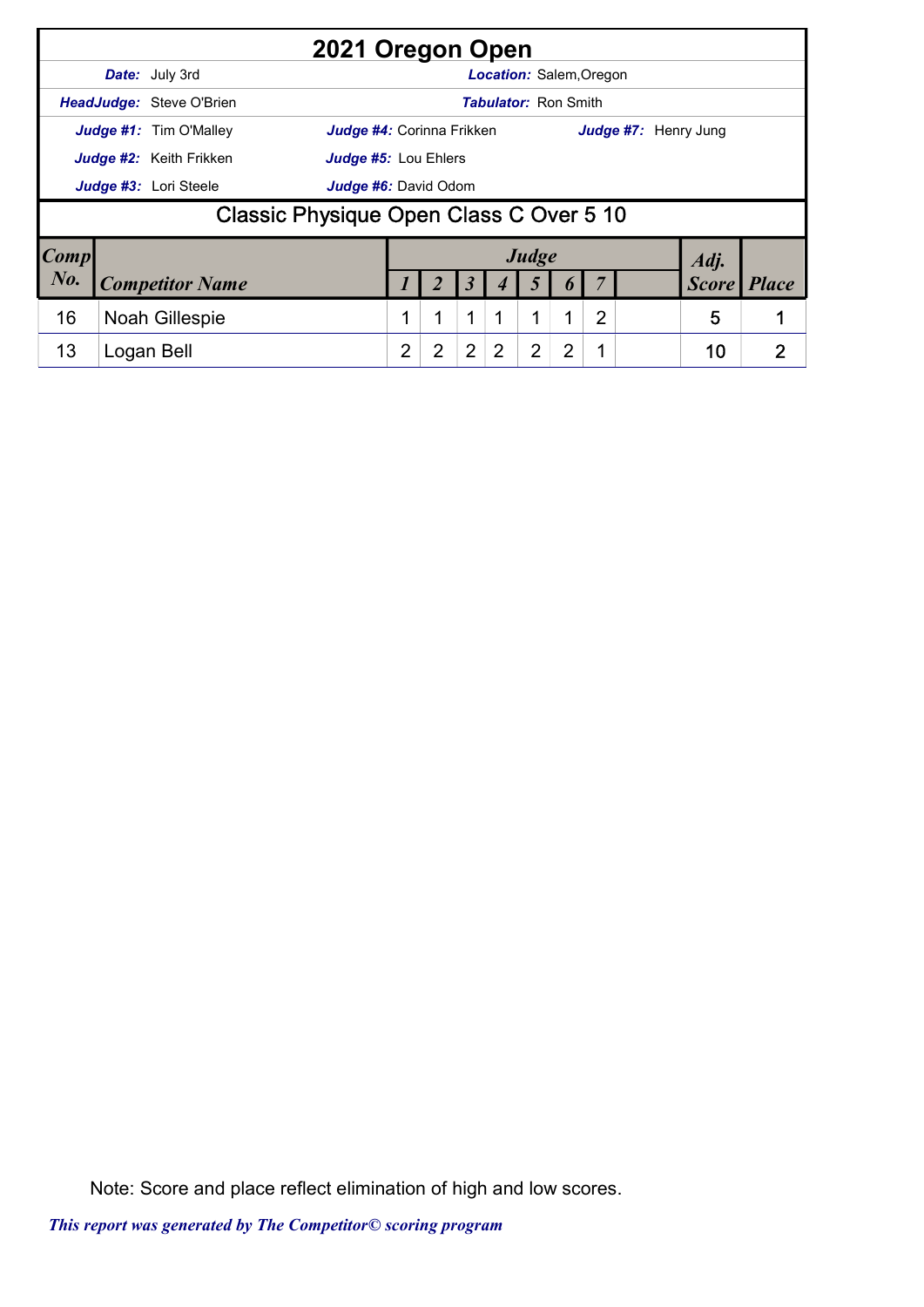|                        |                                 | 2021 Oregon Open            |                |   |   |   |       |                             |   |                      |              |
|------------------------|---------------------------------|-----------------------------|----------------|---|---|---|-------|-----------------------------|---|----------------------|--------------|
|                        | Date: July 3rd                  |                             |                |   |   |   |       | Location: Salem, Oregon     |   |                      |              |
|                        | <b>HeadJudge: Steve O'Brien</b> |                             |                |   |   |   |       | <b>Tabulator: Ron Smith</b> |   |                      |              |
|                        | <b>Judge #1:</b> Tim O'Malley   | Judge #4: Corinna Frikken   |                |   |   |   |       |                             |   | Judge #7: Henry Jung |              |
|                        | Judge #2: Keith Frikken         | <b>Judge #5: Lou Ehlers</b> |                |   |   |   |       |                             |   |                      |              |
|                        | Judge #3: Lori Steele           | <b>Judge #6:</b> David Odom |                |   |   |   |       |                             |   |                      |              |
|                        |                                 | <b>Mens Physique Junior</b> |                |   |   |   |       |                             |   |                      |              |
| $\lfloor Comp \rfloor$ |                                 |                             |                |   |   |   | Judge |                             |   | Adj.                 |              |
| $N_{0}$ .              | <b>Competitor Name</b>          |                             |                |   |   |   |       |                             |   | <b>Score</b>         | <i>Place</i> |
| 17                     | Kawika (kavika) Fernandez       |                             |                | 1 | 2 |   | 1     | 2                           | 1 | 6                    |              |
| 1                      | Simon Miga                      |                             | $\overline{2}$ | 2 | 1 | 2 | 2     |                             | 2 | 9                    | 2            |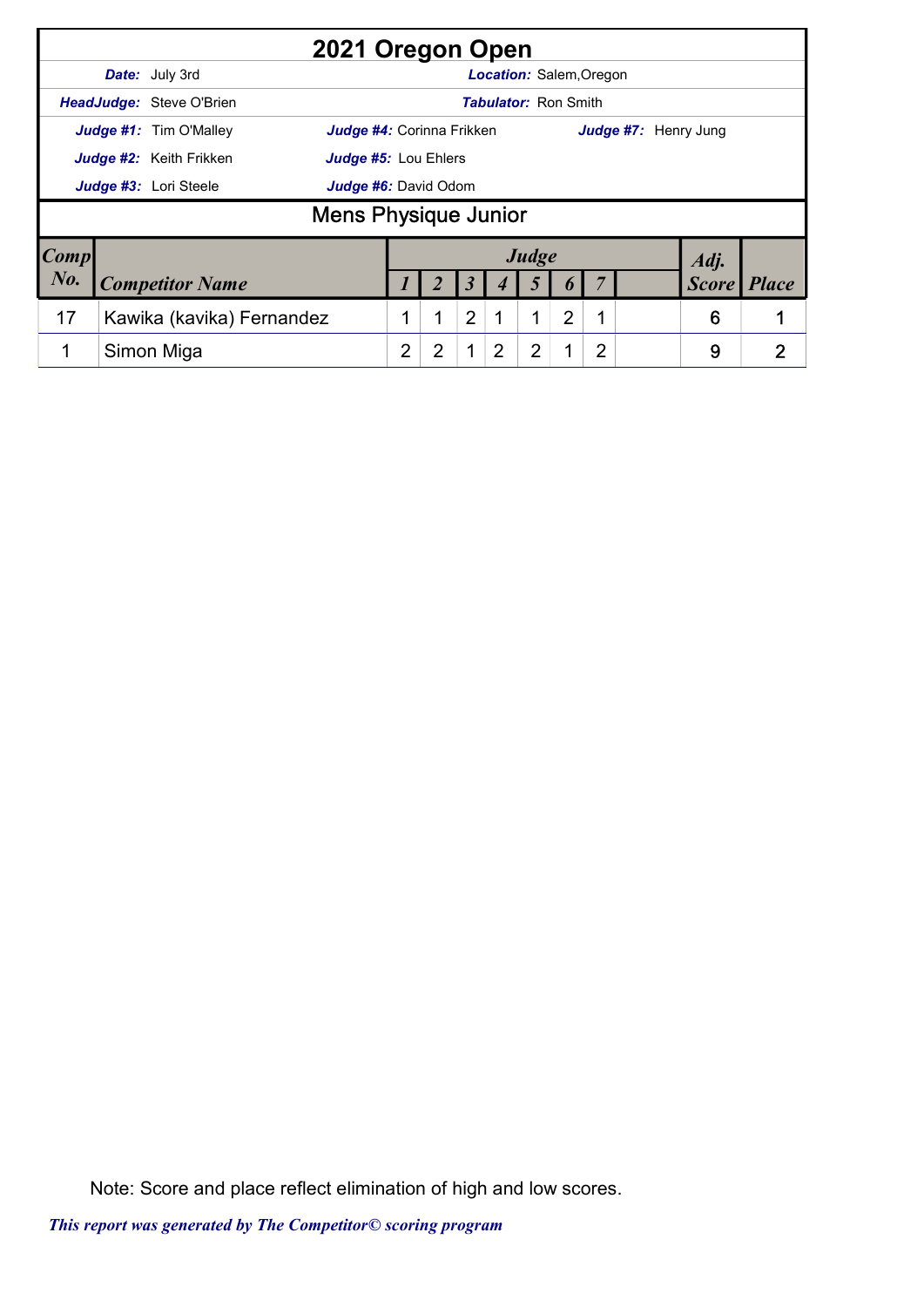|             | 2021 Oregon Open                                                  |                |   |                |                |                                |                  |                |                      |                |
|-------------|-------------------------------------------------------------------|----------------|---|----------------|----------------|--------------------------------|------------------|----------------|----------------------|----------------|
|             | <b>Date:</b> July 3rd                                             |                |   |                |                | <b>Location: Salem, Oregon</b> |                  |                |                      |                |
|             | <b>HeadJudge:</b> Steve O'Brien                                   |                |   |                |                | <b>Tabulator: Ron Smith</b>    |                  |                |                      |                |
|             | <b>Judge #1:</b> Tim O'Malley<br><b>Judge #4:</b> Corinna Frikken |                |   |                |                |                                |                  |                | Judge #7: Henry Jung |                |
|             | Judge #2: Keith Frikken<br>Judge #5: Lou Ehlers                   |                |   |                |                |                                |                  |                |                      |                |
|             | Judge #3: Lori Steele<br>Judge #6: David Odom                     |                |   |                |                |                                |                  |                |                      |                |
|             | <b>Mens Physique True Novice</b>                                  |                |   |                |                |                                |                  |                |                      |                |
| <b>Comp</b> |                                                                   |                |   |                |                | Judge                          |                  |                | Adj.                 |                |
| $N_{0}$ .   | <b>Competitor Name</b>                                            |                |   | 3              |                | $\mathfrak{I}$                 | $\boldsymbol{0}$ |                | Score                | <b>Place</b>   |
| 20          | <b>Chris Barthe</b>                                               | $\mathbf 1$    |   | $\mathbf 1$    | 1              | 1                              | 1                | $\overline{2}$ | 5                    |                |
| 17          | Kawika (kavika) Fernandez                                         | $\overline{2}$ | 2 | 3              | $\overline{2}$ | $\overline{2}$                 | 3                | 1              | 11                   | $\overline{2}$ |
| 19          | <b>Thomas Crain</b>                                               | 3              | 4 | $\overline{2}$ | 3              | 3                              | $\overline{2}$   | 3              | 14                   | 3              |
| 18          | Eduardo Pelayo                                                    | 4              | 3 | 4              | 4              | 4                              | 4                | 4              | 20                   | 4              |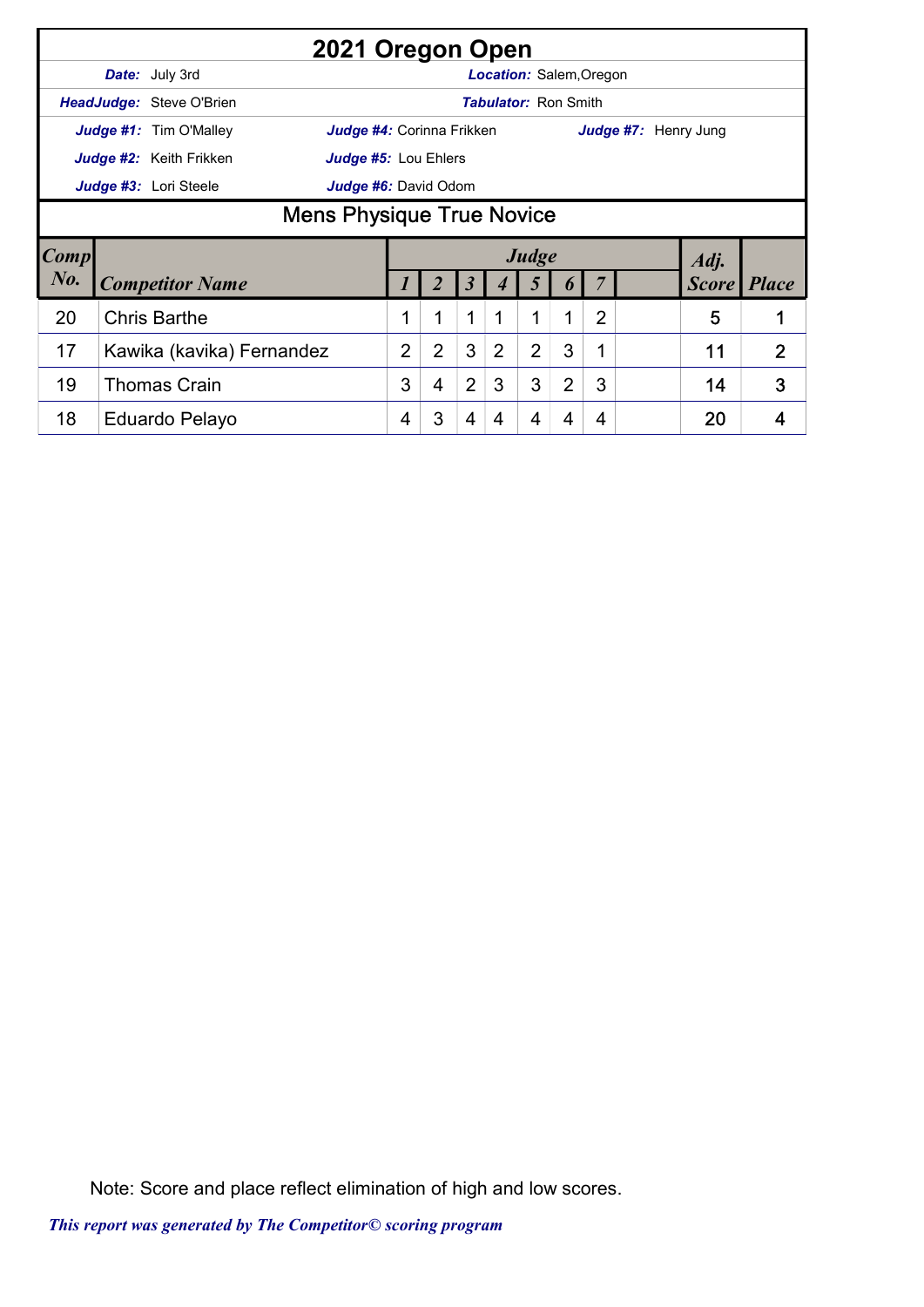|             |           | 2021 Oregon Open                                                  |                |                |                |                |                                |                |                |                      |              |                |
|-------------|-----------|-------------------------------------------------------------------|----------------|----------------|----------------|----------------|--------------------------------|----------------|----------------|----------------------|--------------|----------------|
|             |           | <b>Date:</b> July 3rd                                             |                |                |                |                | <b>Location: Salem, Oregon</b> |                |                |                      |              |                |
|             |           | <b>HeadJudge: Steve O'Brien</b>                                   |                |                |                |                | <b>Tabulator: Ron Smith</b>    |                |                |                      |              |                |
|             |           | <b>Judge #1:</b> Tim O'Malley<br><b>Judge #4:</b> Corinna Frikken |                |                |                |                |                                |                |                | Judge #7: Henry Jung |              |                |
|             |           | Judge #2: Keith Frikken<br>Judge #5: Lou Ehlers                   |                |                |                |                |                                |                |                |                      |              |                |
|             |           | Judge #3: Lori Steele<br>Judge #6: David Odom                     |                |                |                |                |                                |                |                |                      |              |                |
|             |           | <b>Mens Physique Novice</b>                                       |                |                |                |                |                                |                |                |                      |              |                |
| <b>Comp</b> |           |                                                                   |                |                |                |                | Judge                          |                |                |                      | Adj.         |                |
| $N0$ .      |           | <b>Competitor Name</b>                                            |                |                | 3              | 4              | 5                              | 6              |                |                      | <b>Score</b> | <i>Place</i>   |
| 22          |           | <b>Patrick Podolsky</b>                                           | 1              | 1              | 1              | $\overline{2}$ | 1                              | $\overline{2}$ | 1              |                      | 6            | 1              |
| 21          | Jair Pena |                                                                   | $\overline{2}$ | $\overline{2}$ | $\overline{2}$ |                | $\overline{2}$                 | 1              | $\overline{2}$ |                      | 9            | $\overline{2}$ |
| 17          |           | Kawika (kavika) Fernandez                                         | 3              | 3              | 3              | 3              | 3                              | 3              | 3              |                      | 15           | 3              |
| 18          |           | Eduardo Pelayo                                                    | 4              | 4              | 4              | 4              | 4                              | 4              | 4              |                      | 20           | 4              |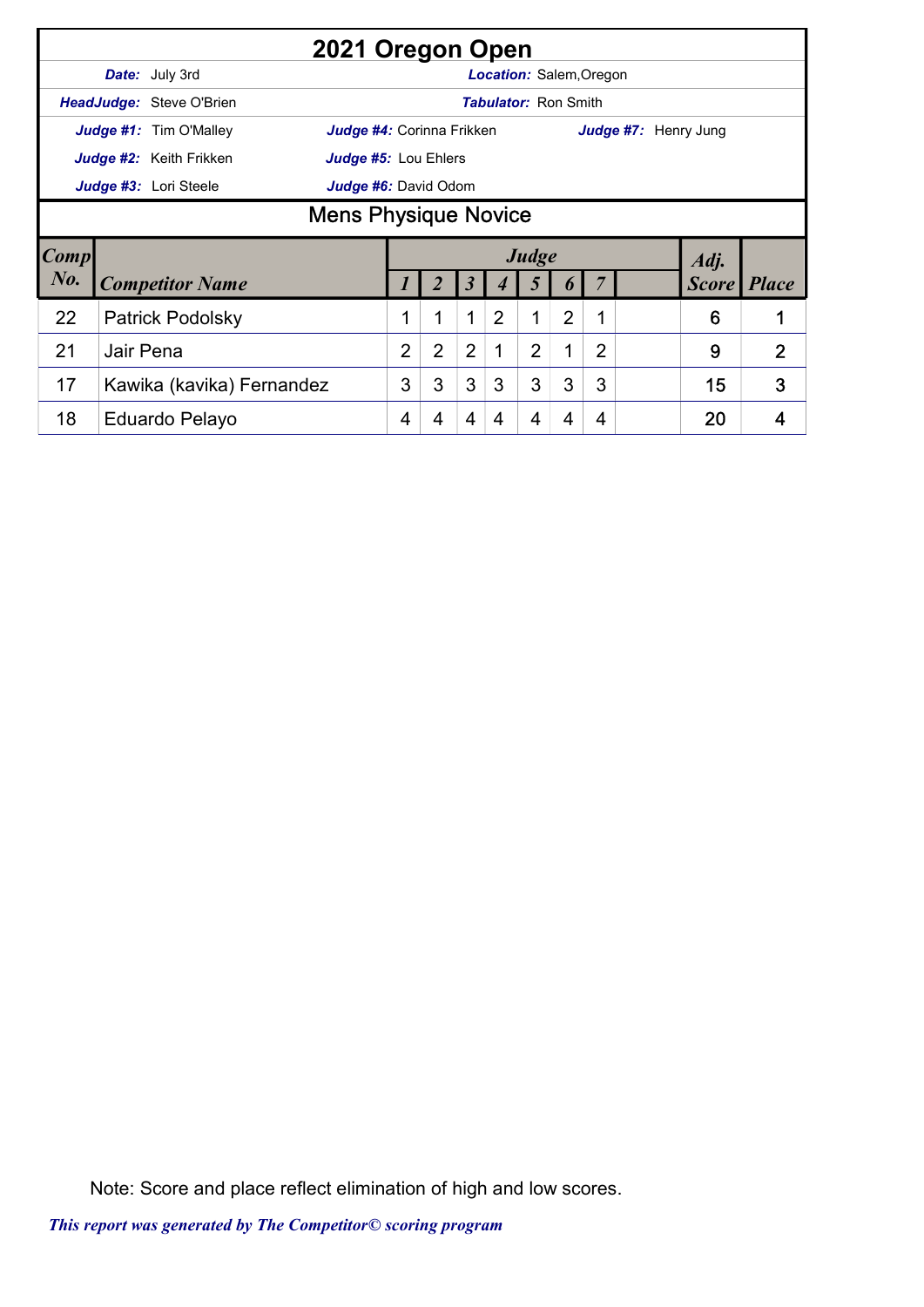|                        |                               | 2021 Oregon Open                     |   |                |                      |                                |                |   |                |                      |                |
|------------------------|-------------------------------|--------------------------------------|---|----------------|----------------------|--------------------------------|----------------|---|----------------|----------------------|----------------|
|                        | <b>Date:</b> July 3rd         |                                      |   |                |                      | <b>Location: Salem, Oregon</b> |                |   |                |                      |                |
|                        | HeadJudge: Steve O'Brien      |                                      |   |                |                      | <b>Tabulator: Ron Smith</b>    |                |   |                |                      |                |
|                        | <b>Judge #1:</b> Tim O'Malley | Judge #4: Corinna Frikken            |   |                |                      |                                |                |   |                | Judge #7: Henry Jung |                |
|                        | Judge #2: Keith Frikken       | <b>Judge #5: Lou Ehlers</b>          |   |                |                      |                                |                |   |                |                      |                |
|                        | Judge #3: Lori Steele         | Judge #6: David Odom                 |   |                |                      |                                |                |   |                |                      |                |
|                        |                               | <b>Mens Physique Masters Over 35</b> |   |                |                      |                                |                |   |                |                      |                |
| $\lfloor Comp \rfloor$ |                               |                                      |   |                |                      |                                | Judge          |   |                | Adj.                 |                |
| $N_{0}$ .              | <b>Competitor Name</b>        |                                      |   |                | $\boldsymbol{\beta}$ |                                | Ć              |   |                | <b>Score</b>         | <b>Place</b>   |
| 24                     | Victor Fong                   |                                      |   | 1              | 1                    | 1                              | 1              | 1 | $\mathbf{1}$   | 5                    | 1              |
| 23                     | Zac Joseph Clarke             |                                      | 2 | $\overline{2}$ | $\overline{2}$       | $\overline{2}$                 | 3              | 2 | 3              | 11                   | $\overline{2}$ |
| 20                     | <b>Chris Barthe</b>           |                                      | 3 | 3              | 3                    | 3                              | $\overline{2}$ | 3 | $\overline{2}$ | 14                   | 3              |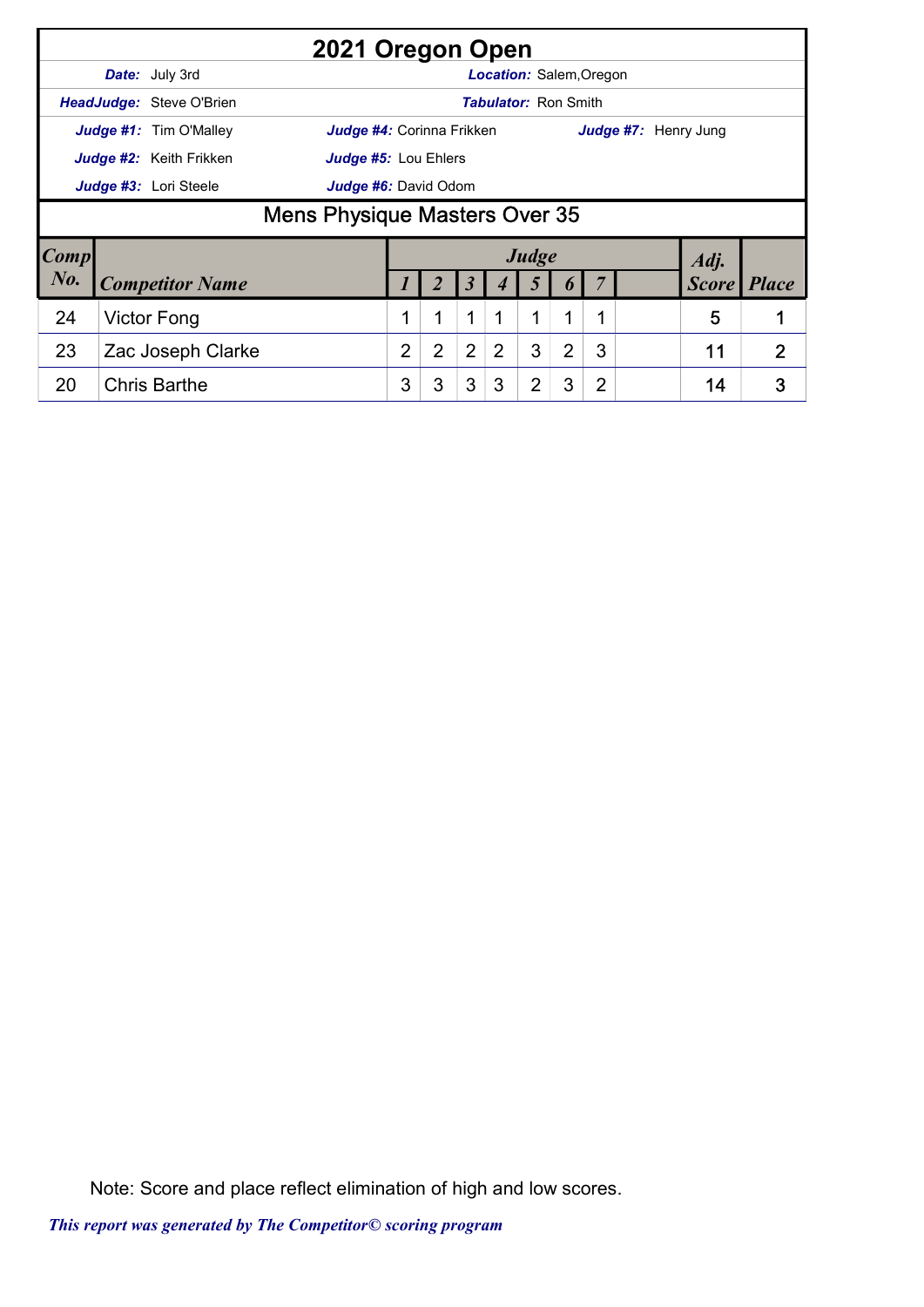|        |                          | 2021 Oregon Open                     |                |                |                |                             |       |   |                |                      |              |
|--------|--------------------------|--------------------------------------|----------------|----------------|----------------|-----------------------------|-------|---|----------------|----------------------|--------------|
|        | Date: July 3rd           |                                      |                |                |                | Location: Salem, Oregon     |       |   |                |                      |              |
|        | HeadJudge: Steve O'Brien |                                      |                |                |                | <b>Tabulator: Ron Smith</b> |       |   |                |                      |              |
|        | Judge #1: Tim O'Malley   | Judge #4: Corinna Frikken            |                |                |                |                             |       |   |                | Judge #7: Henry Jung |              |
|        | Judge #2: Keith Frikken  | <b>Judge #5: Lou Ehlers</b>          |                |                |                |                             |       |   |                |                      |              |
|        | Judge #3: Lori Steele    | <b>Judge #6: David Odom</b>          |                |                |                |                             |       |   |                |                      |              |
|        |                          | <b>Mens Physique Masters Over 45</b> |                |                |                |                             |       |   |                |                      |              |
| Comp   |                          |                                      |                |                |                |                             | Judge |   |                | Adj.                 |              |
| $N0$ . | <b>Competitor Name</b>   |                                      |                |                | 3              |                             |       |   |                | <b>Score</b>         | <i>Place</i> |
| 26     | <b>Henry Rios</b>        |                                      |                |                | 1              |                             | 1     | 1 |                | 5                    |              |
| 25     | John Bender              |                                      | $\overline{2}$ | $\overline{2}$ | $\overline{2}$ | 2                           | 2     | 2 | $\overline{2}$ | 10                   | כי           |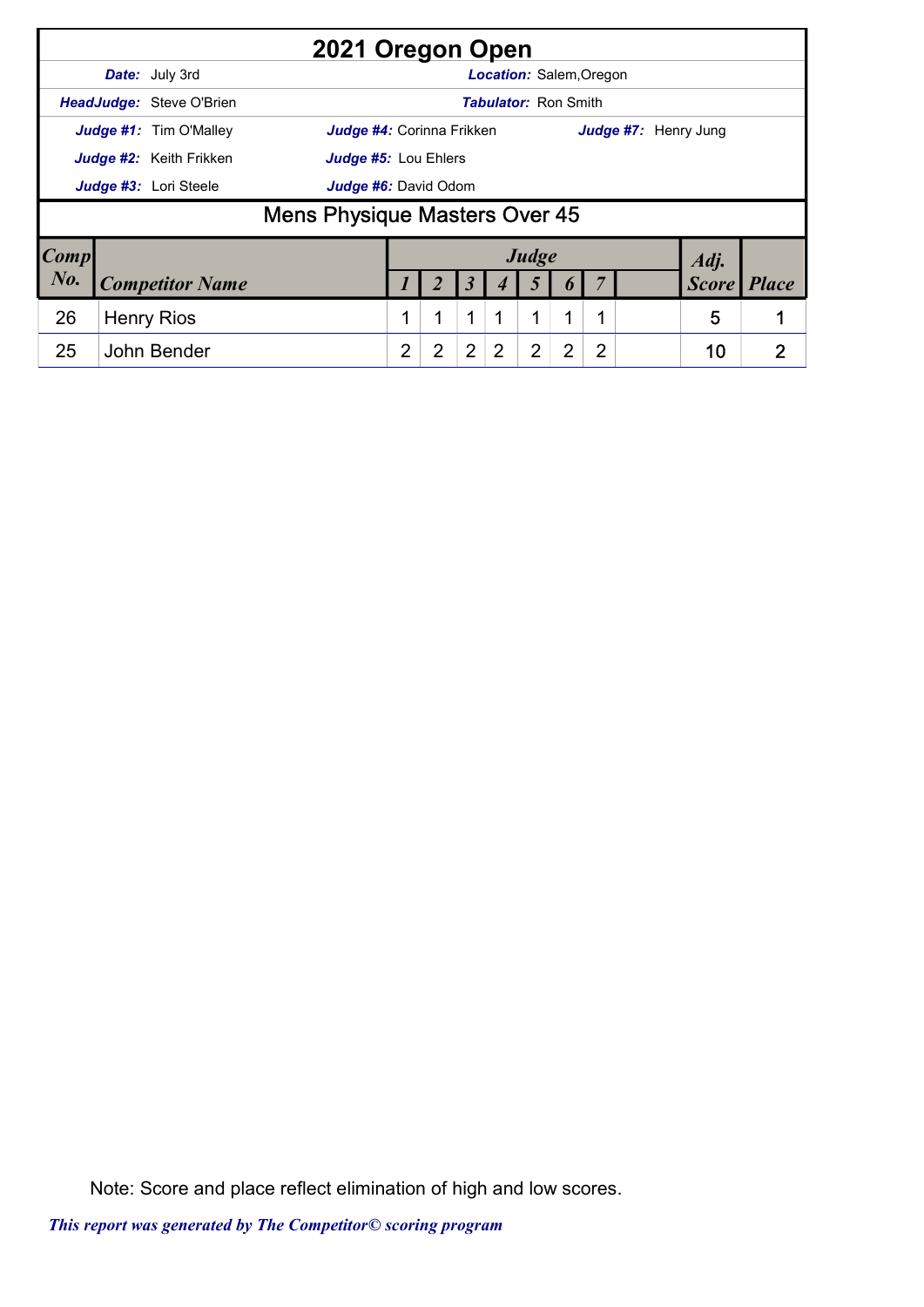|             |                 |                          | 2021 Oregon Open                     |  |   |                                |  |                      |              |              |
|-------------|-----------------|--------------------------|--------------------------------------|--|---|--------------------------------|--|----------------------|--------------|--------------|
|             |                 | Date: July 3rd           |                                      |  |   | <b>Location: Salem, Oregon</b> |  |                      |              |              |
|             |                 | HeadJudge: Steve O'Brien |                                      |  |   | <b>Tabulator: Ron Smith</b>    |  |                      |              |              |
|             |                 | Judge #1: Tim O'Malley   | <b>Judge #4: Corinna Frikken</b>     |  |   |                                |  | Judge #7: Henry Jung |              |              |
|             |                 | Judge #2: Keith Frikken  | Judge #5: Lou Ehlers                 |  |   |                                |  |                      |              |              |
|             |                 | Judge #3: Lori Steele    | Judge #6: David Odom                 |  |   |                                |  |                      |              |              |
|             |                 |                          | <b>Mens Physique Masters Over 55</b> |  |   |                                |  |                      |              |              |
| $\bm{Comp}$ |                 |                          |                                      |  |   | Judge                          |  |                      | Adj.         |              |
| $N0$ .      |                 | <b>Competitor Name</b>   |                                      |  | 3 | 5                              |  |                      | <b>Score</b> | <b>Place</b> |
| 27          | <b>Tim Bias</b> |                          |                                      |  | 1 | 1                              |  |                      | 5            |              |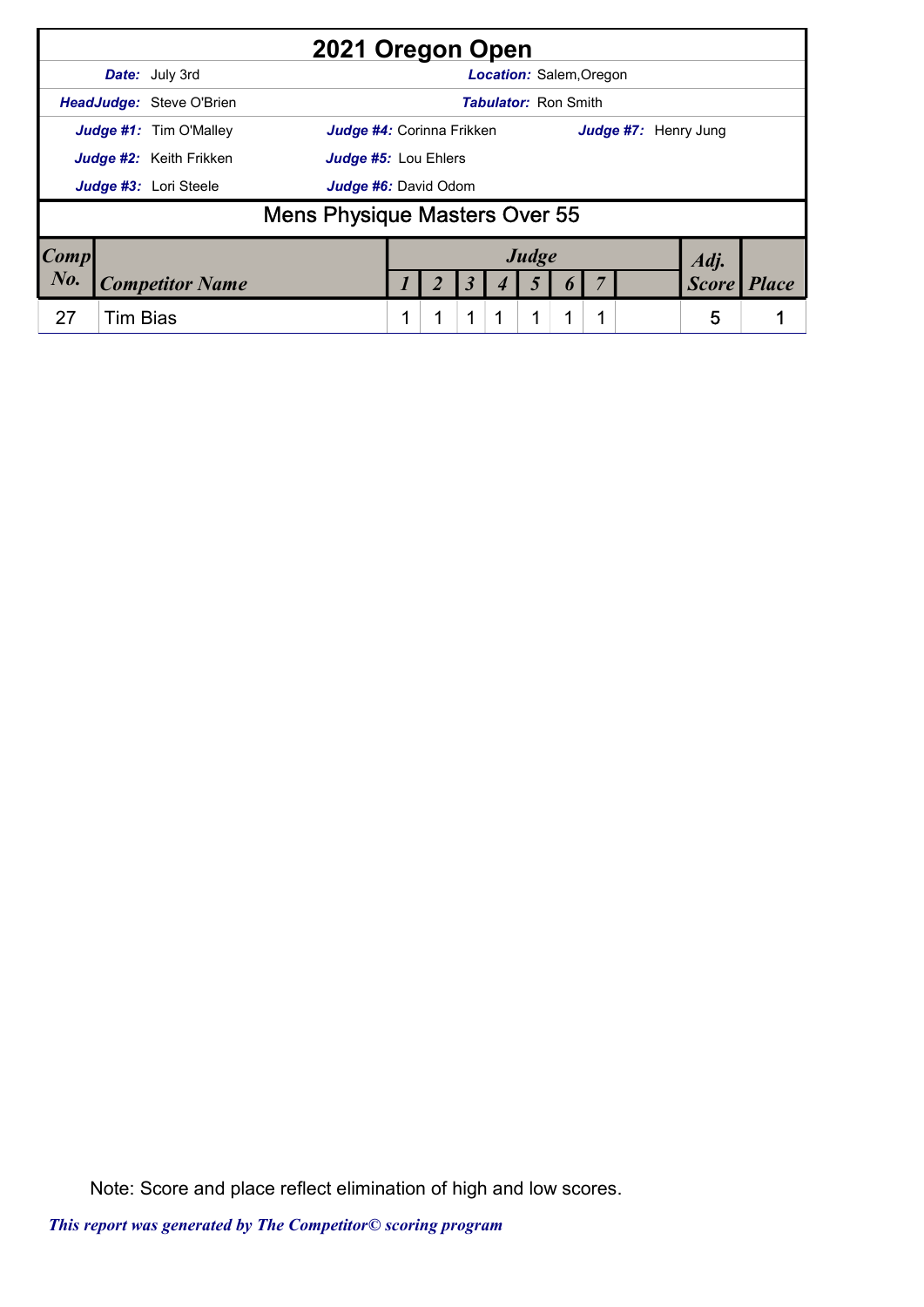|           |                                 | 2021 Oregon Open                     |                |   |                |                                |                |   |                |                      |      |                    |
|-----------|---------------------------------|--------------------------------------|----------------|---|----------------|--------------------------------|----------------|---|----------------|----------------------|------|--------------------|
|           | Date: July 3rd                  |                                      |                |   |                | <b>Location: Salem, Oregon</b> |                |   |                |                      |      |                    |
|           | <b>HeadJudge: Steve O'Brien</b> |                                      |                |   |                | <b>Tabulator: Ron Smith</b>    |                |   |                |                      |      |                    |
|           | <b>Judge #1:</b> Tim O'Malley   | <b>Judge #4:</b> Corinna Frikken     |                |   |                |                                |                |   |                | Judge #7: Henry Jung |      |                    |
|           | <b>Judge #2:</b> Keith Frikken  | <b>Judge #5: Lou Ehlers</b>          |                |   |                |                                |                |   |                |                      |      |                    |
|           | Judge #3: Lori Steele           | Judge #6: David Odom                 |                |   |                |                                |                |   |                |                      |      |                    |
|           |                                 | Mens Physique Open Class A Under 5 6 |                |   |                |                                |                |   |                |                      |      |                    |
| Comp      |                                 |                                      |                |   |                |                                | Judge          |   |                |                      | Adj. |                    |
| $N_{0}$ . | <b>Competitor Name</b>          |                                      |                |   | 3              |                                |                |   |                |                      |      | <b>Score</b> Place |
| 24        | Victor Fong                     |                                      | 1              | 1 | 1              | 1                              | 1              | 1 | 1              |                      | 5    |                    |
| 26        | <b>Henry Rios</b>               |                                      | 3              | 2 | $\overline{2}$ | 3                              | 3              | 2 | $\overline{2}$ |                      | 12   | $\overline{2}$     |
| 28        | Allen-james Lat                 |                                      | $\overline{2}$ | 3 | 3              | 2                              | $\overline{2}$ | 3 | 3              |                      | 13   | 3                  |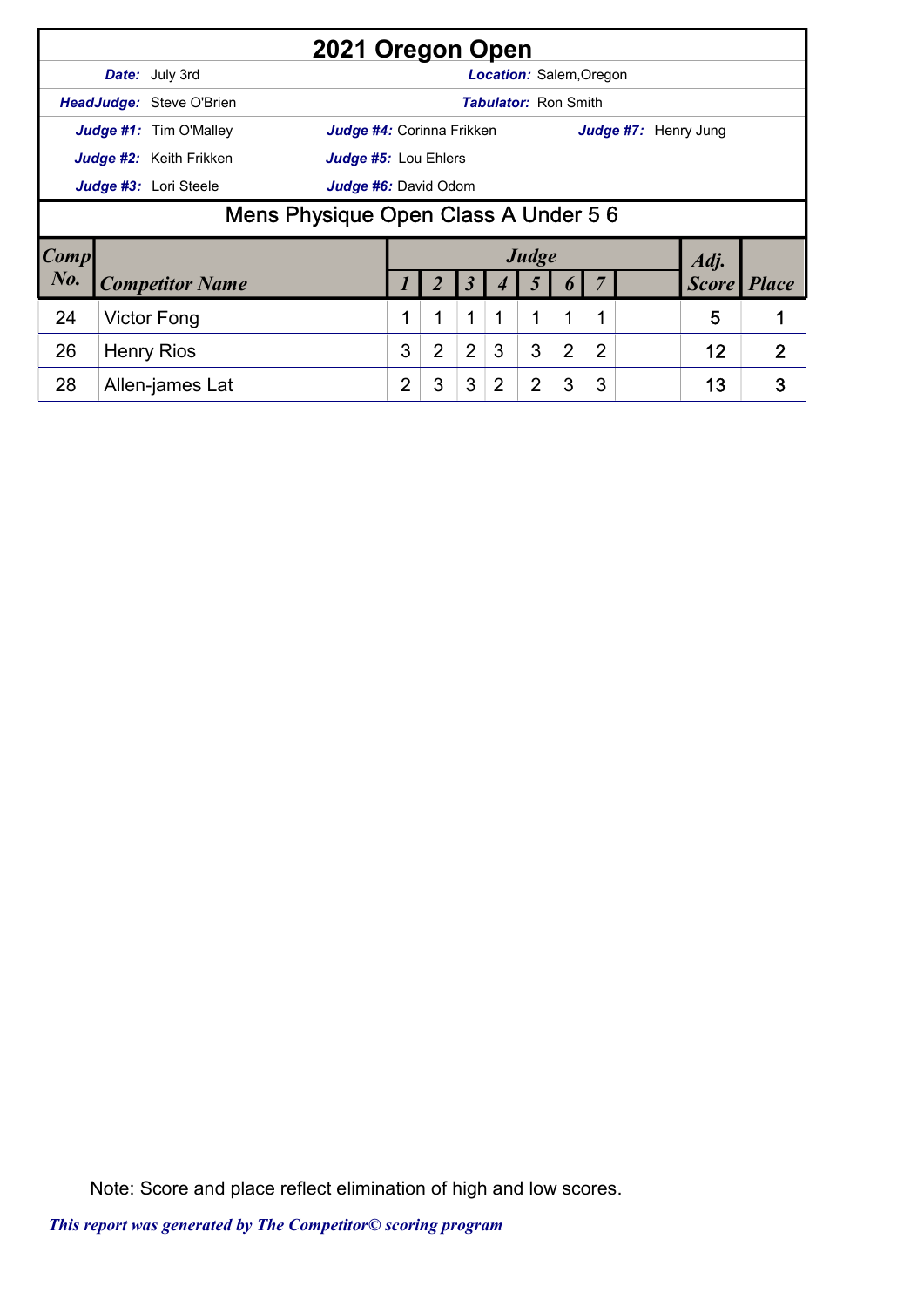|      | 2021 Oregon Open                                                  |  |   |                                |   |                      |              |              |
|------|-------------------------------------------------------------------|--|---|--------------------------------|---|----------------------|--------------|--------------|
|      | <b>Date:</b> July 3rd                                             |  |   | <b>Location: Salem, Oregon</b> |   |                      |              |              |
|      | <b>HeadJudge: Steve O'Brien</b>                                   |  |   | <b>Tabulator: Ron Smith</b>    |   |                      |              |              |
|      | <b>Judge #1:</b> Tim O'Malley<br><b>Judge #4: Corinna Frikken</b> |  |   |                                |   | Judge #7: Henry Jung |              |              |
|      | <b>Judge #2:</b> Keith Frikken<br><b>Judge #5: Lou Ehlers</b>     |  |   |                                |   |                      |              |              |
|      | Judge #3: Lori Steele<br>Judge #6: David Odom                     |  |   |                                |   |                      |              |              |
|      | Mens Physique Open Class B Under 5 8                              |  |   |                                |   |                      |              |              |
| Comp |                                                                   |  |   | Judge                          |   |                      | Adj.         |              |
| No.  | <b>Competitor Name</b>                                            |  |   |                                |   |                      | <b>Score</b> | <b>Place</b> |
| 17   | Kawika (kavika) Fernandez                                         |  | 1 | 1                              | 1 |                      | 5            |              |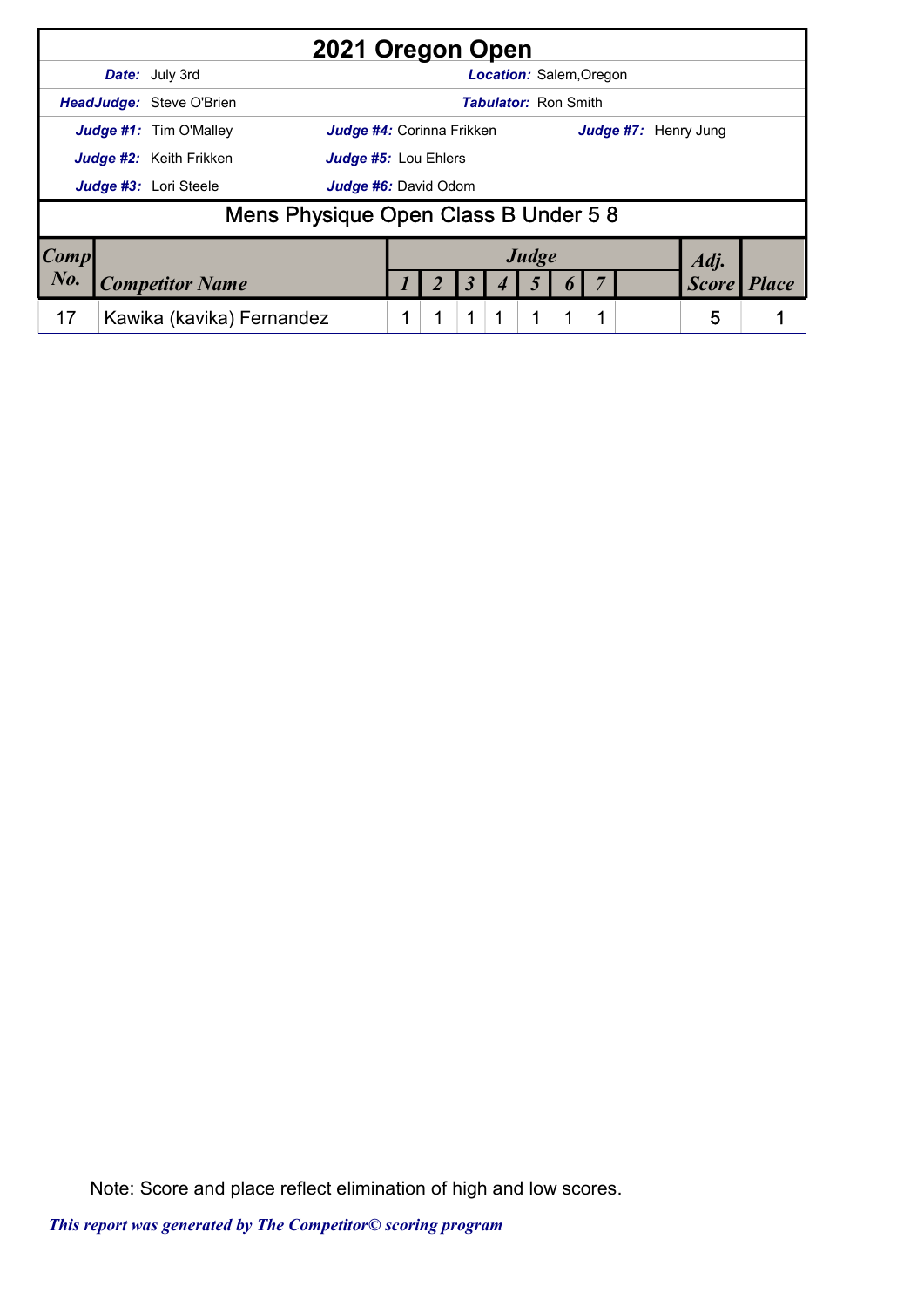|           |                                 | 2021 Oregon Open                      |   |   |                |                                |                |   |   |                      |                    |
|-----------|---------------------------------|---------------------------------------|---|---|----------------|--------------------------------|----------------|---|---|----------------------|--------------------|
|           | Date: July 3rd                  |                                       |   |   |                | <b>Location: Salem, Oregon</b> |                |   |   |                      |                    |
|           | <b>HeadJudge: Steve O'Brien</b> |                                       |   |   |                | <b>Tabulator: Ron Smith</b>    |                |   |   |                      |                    |
|           | <b>Judge #1:</b> Tim O'Malley   | <b>Judge #4:</b> Corinna Frikken      |   |   |                |                                |                |   |   | Judge #7: Henry Jung |                    |
|           | <b>Judge #2:</b> Keith Frikken  | <b>Judge #5: Lou Ehlers</b>           |   |   |                |                                |                |   |   |                      |                    |
|           | Judge #3: Lori Steele           | Judge #6: David Odom                  |   |   |                |                                |                |   |   |                      |                    |
|           |                                 | Mens Physique Open Class C Under 5 10 |   |   |                |                                |                |   |   |                      |                    |
| Comp      |                                 |                                       |   |   |                |                                | Judge          |   |   | Adj.                 |                    |
| $N_{0}$ . | <b>Competitor Name</b>          |                                       |   |   | 3              |                                |                |   |   |                      | <b>Score</b> Place |
| 8         | Joseph Rhea                     |                                       | 2 | 1 | $\mathbf 1$    | 2                              | 1              | 1 | 2 | 7                    |                    |
| 29        | <b>Riley Williams</b>           |                                       |   | 2 | $\overline{2}$ |                                | $\overline{2}$ | 2 | 1 | 8                    | $\overline{2}$     |
| 18        | Eduardo Pelayo                  |                                       | 3 | 3 | 3              | 3                              | 3              | 3 | 3 | 15                   | 3                  |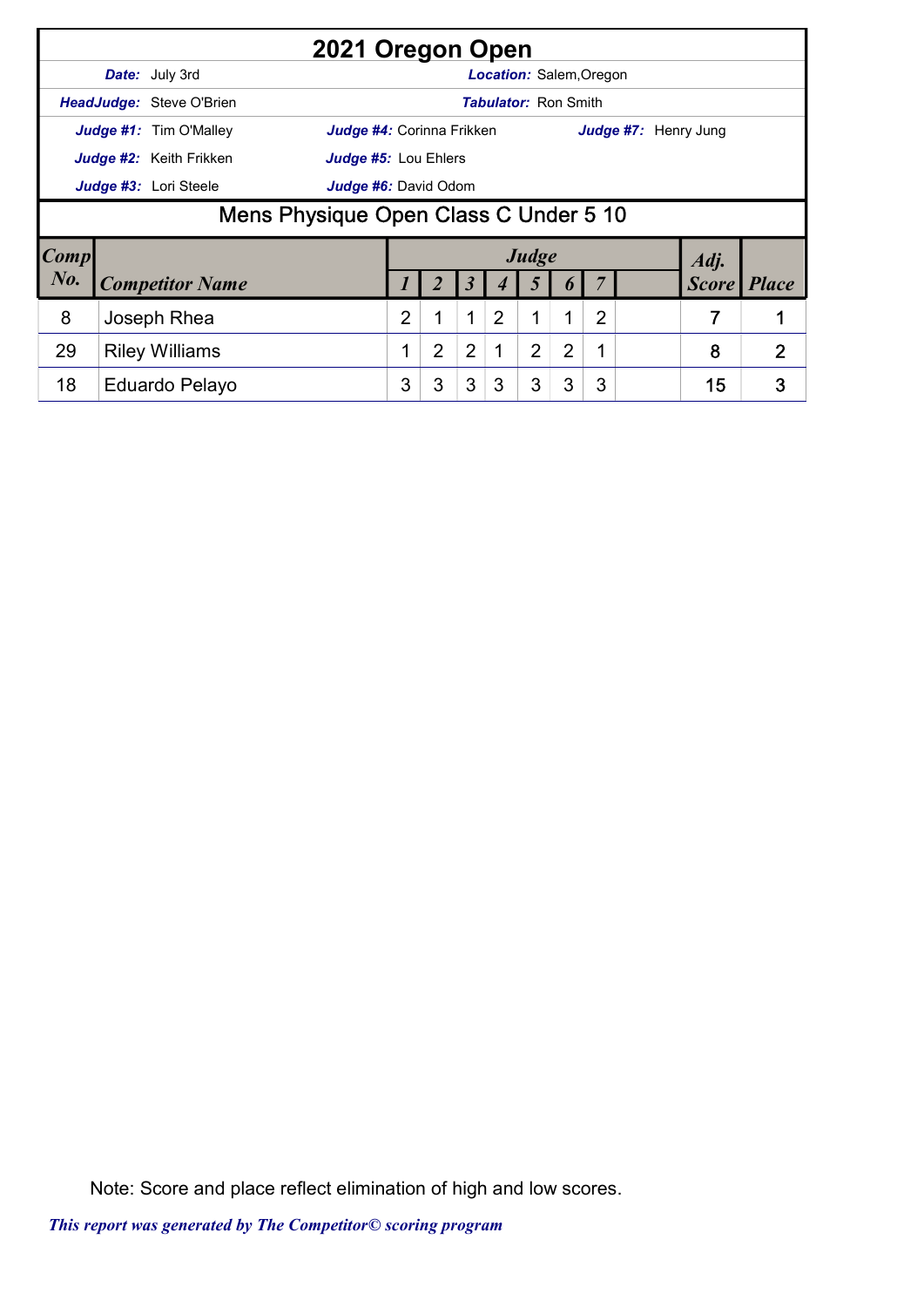|             |           | 2021 Oregon Open                                           |                |                |                |                |                                |                |                |                      |               |                |
|-------------|-----------|------------------------------------------------------------|----------------|----------------|----------------|----------------|--------------------------------|----------------|----------------|----------------------|---------------|----------------|
|             |           | <b>Date:</b> July 3rd                                      |                |                |                |                | <b>Location: Salem, Oregon</b> |                |                |                      |               |                |
|             |           | <b>HeadJudge: Steve O'Brien</b>                            |                |                |                |                | <b>Tabulator: Ron Smith</b>    |                |                |                      |               |                |
|             |           | Judge #1: Tim O'Malley<br><b>Judge #4:</b> Corinna Frikken |                |                |                |                |                                |                |                | Judge #7: Henry Jung |               |                |
|             |           | Judge #2: Keith Frikken<br><b>Judge #5: Lou Ehlers</b>     |                |                |                |                |                                |                |                |                      |               |                |
|             |           | Judge #3: Lori Steele<br><b>Judge #6:</b> David Odom       |                |                |                |                |                                |                |                |                      |               |                |
|             |           | Mens Physique Open Class D Over 5 10                       |                |                |                |                |                                |                |                |                      |               |                |
|             |           |                                                            |                |                |                |                |                                |                |                |                      |               |                |
| <b>Comp</b> |           |                                                            |                |                |                |                | Judge                          |                |                |                      |               |                |
| $N_{0}$ .   |           | <b>Competitor Name</b>                                     |                |                | 3              |                | $\mathfrak{I}$                 | 0              |                |                      | Adj.<br>Score | <b>Place</b>   |
| 30          |           | <b>Julian Esquivel</b>                                     | 1              |                | 1              |                | 1                              | 1              | 1              |                      | 5             |                |
| 22          |           | <b>Patrick Podolsky</b>                                    | $\overline{2}$ | $\overline{2}$ | $\overline{2}$ | $\overline{2}$ | $\overline{2}$                 | $\overline{4}$ | $\overline{2}$ |                      | 10            | $\overline{2}$ |
| 21          | Jair Pena |                                                            | 3              | 3              | $\overline{4}$ | 4              | 3                              | $\overline{2}$ | $\overline{4}$ |                      | 17            | 3              |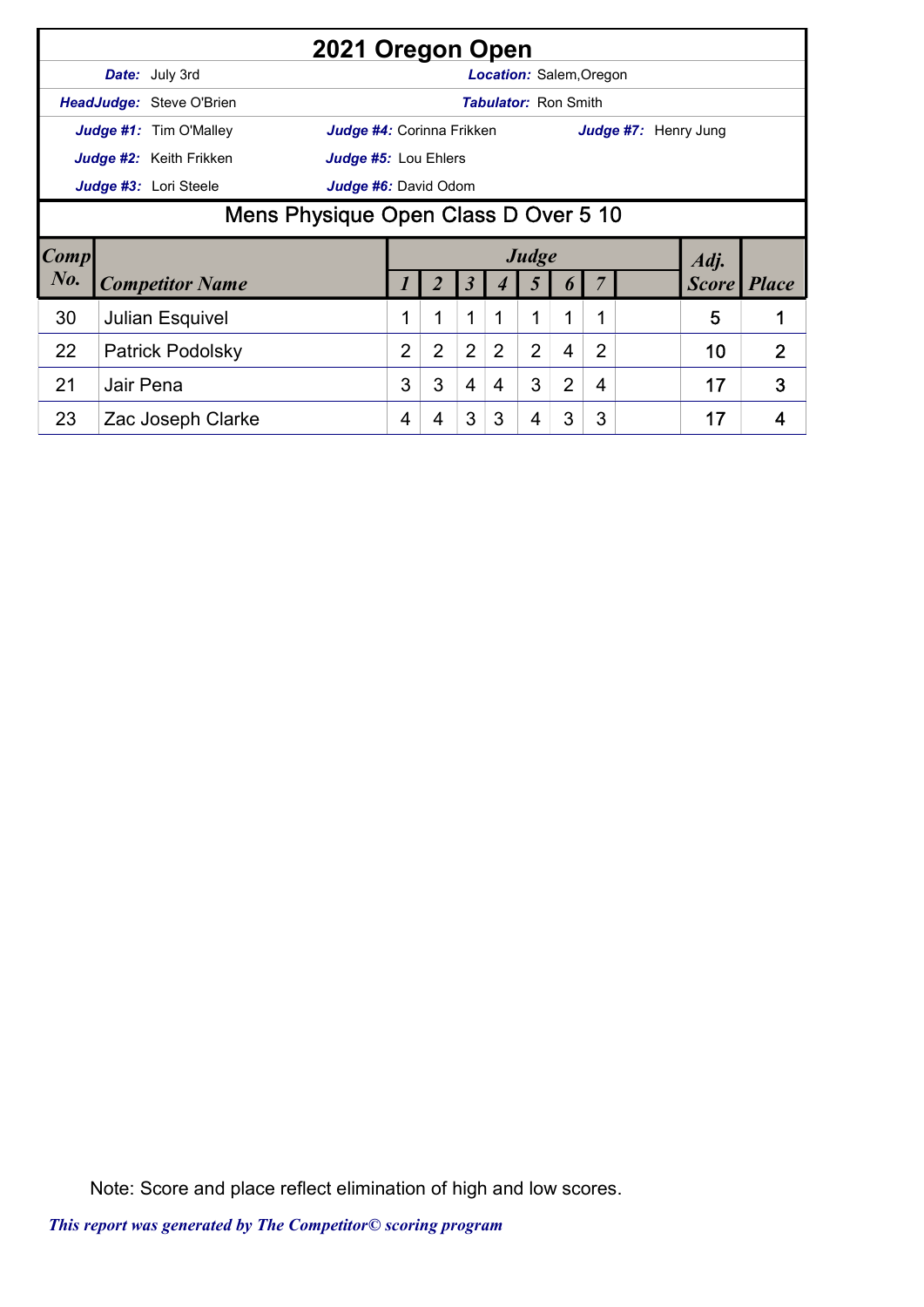|             |                           |                                 | 2021 Oregon Open          |                |                |                |                |                                |                |                |                      |              |                |  |
|-------------|---------------------------|---------------------------------|---------------------------|----------------|----------------|----------------|----------------|--------------------------------|----------------|----------------|----------------------|--------------|----------------|--|
|             |                           | <b>Date:</b> July 3rd           |                           |                |                |                |                | <b>Location: Salem, Oregon</b> |                |                |                      |              |                |  |
|             |                           | <b>HeadJudge: Steve O'Brien</b> |                           |                |                |                |                | <b>Tabulator: Ron Smith</b>    |                |                |                      |              |                |  |
|             |                           | <b>Judge #1:</b> Tim O'Malley   | Judge #4: Corinna Frikken |                |                |                |                |                                |                |                | Judge #7: Henry Jung |              |                |  |
|             |                           | Judge #2: Keith Frikken         | Judge #5: Lou Ehlers      |                |                |                |                |                                |                |                |                      |              |                |  |
|             |                           | Judge #3: Lori Steele           | Judge #6: David Odom      |                |                |                |                |                                |                |                |                      |              |                |  |
|             | <b>Figure True Novice</b> |                                 |                           |                |                |                |                |                                |                |                |                      |              |                |  |
| <b>Comp</b> |                           |                                 |                           |                |                |                |                | Judge                          |                |                |                      | Adj.         |                |  |
| $N0$ .      |                           | <b>Competitor Name</b>          |                           |                |                | 3              |                | 5                              | $\bm{b}$       |                |                      | <b>Score</b> | <b>Place</b>   |  |
| 32          |                           | <b>Elizabeth Guthrie</b>        |                           | 1              | 1              | 1              | 1              | 1                              | $\overline{2}$ | $\overline{2}$ |                      | 6            | 1              |  |
| 33          |                           | Stephanie Duncan                |                           | $\overline{2}$ | $\overline{2}$ | $\overline{2}$ | $\overline{2}$ | $\overline{2}$                 | 1              | 3              |                      | 10           | $\overline{2}$ |  |
| 34          |                           | <b>Gret Cook</b>                |                           | 3              | 3              | 3              | 3              | 3                              | 3              | 4              |                      | 15           | 3              |  |
| 31          |                           | April Esquerra                  |                           | 4              | 4              | 4              | 4              | 4                              | 4              |                |                      | 20           | 4              |  |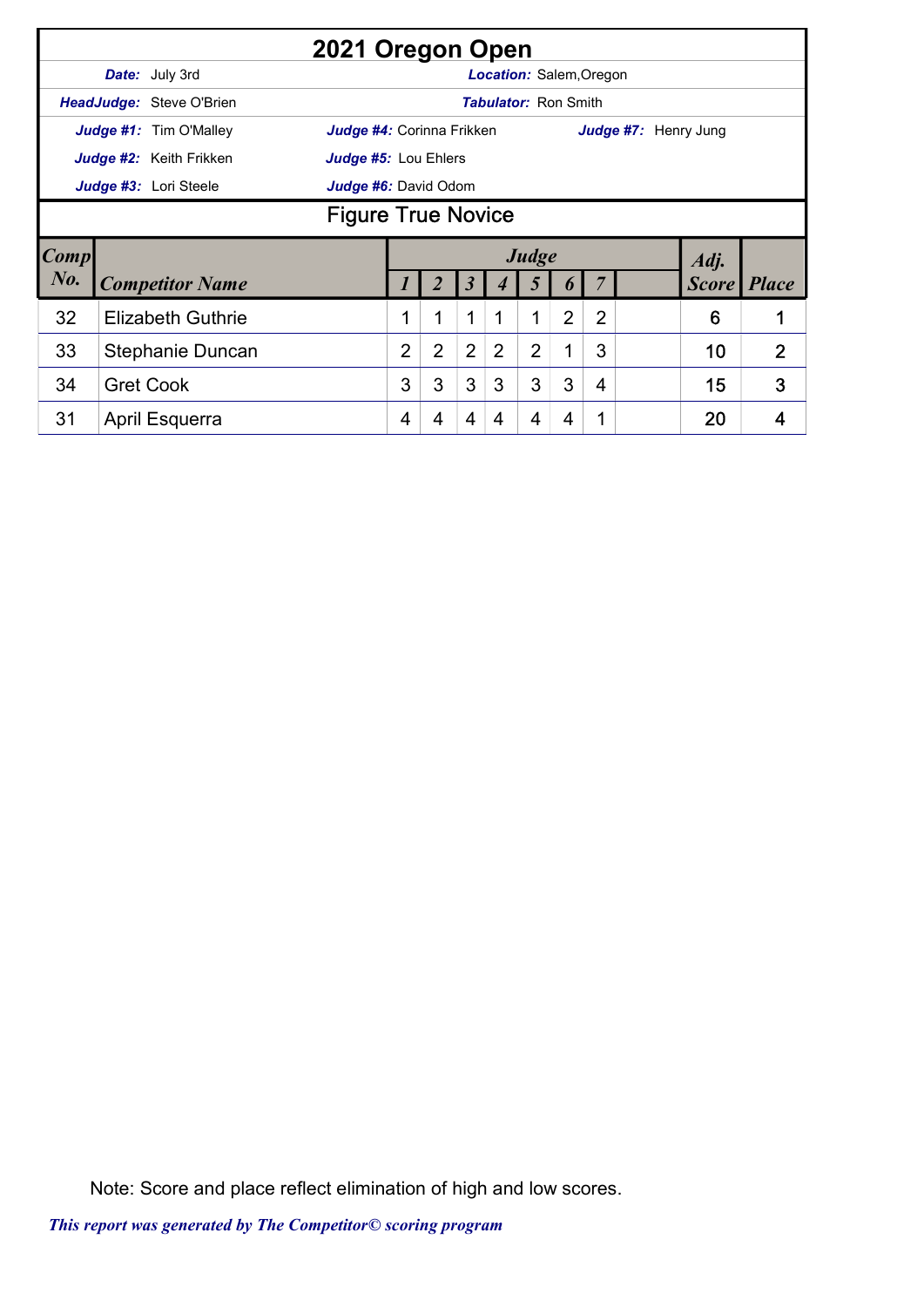|                        |                                 | 2021 Oregon Open            |                |                      |                |                                |                |   |                |                      |              |
|------------------------|---------------------------------|-----------------------------|----------------|----------------------|----------------|--------------------------------|----------------|---|----------------|----------------------|--------------|
|                        | Date: July 3rd                  |                             |                |                      |                | <b>Location: Salem, Oregon</b> |                |   |                |                      |              |
|                        | <b>HeadJudge: Steve O'Brien</b> |                             |                |                      |                | <b>Tabulator: Ron Smith</b>    |                |   |                |                      |              |
|                        | Judge #1: Tim O'Malley          | Judge #4: Corinna Frikken   |                |                      |                |                                |                |   |                | Judge #7: Henry Jung |              |
|                        | Judge #2: Keith Frikken         | <b>Judge #5: Lou Ehlers</b> |                |                      |                |                                |                |   |                |                      |              |
|                        | Judge #3: Lori Steele           | Judge #6: David Odom        |                |                      |                |                                |                |   |                |                      |              |
|                        |                                 |                             |                | <b>Figure Novice</b> |                |                                |                |   |                |                      |              |
| $\lfloor Comp \rfloor$ |                                 |                             |                |                      |                |                                | Judge          |   |                | Adj.                 |              |
| No.                    | <b>Competitor Name</b>          |                             |                |                      |                |                                |                |   |                | <b>Score</b>         | <b>Place</b> |
| 33                     | Stephanie Duncan                |                             |                | 1                    | 1              |                                | 1              | 1 |                | 5                    |              |
| 34                     | <b>Gret Cook</b>                |                             | $\overline{2}$ | 2                    | $\overline{2}$ | 2                              | $\overline{2}$ | 2 | $\overline{2}$ | 10                   | 2            |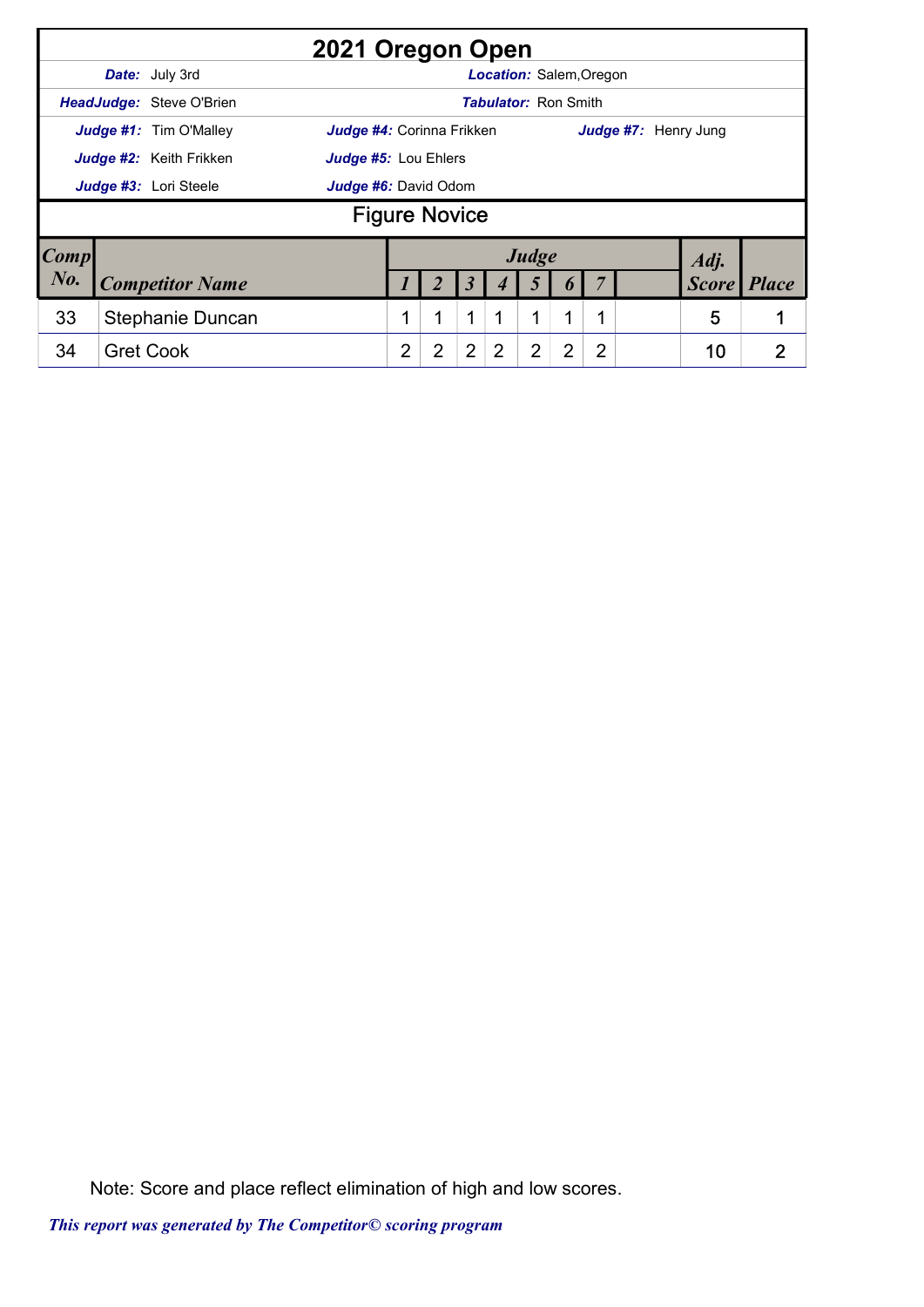|             |                                               | 2021 Oregon Open                                |                           |                |                |                                |                |                |                |  |  |                      |                |
|-------------|-----------------------------------------------|-------------------------------------------------|---------------------------|----------------|----------------|--------------------------------|----------------|----------------|----------------|--|--|----------------------|----------------|
|             |                                               | <b>Date:</b> July 3rd                           |                           |                |                | <b>Location: Salem, Oregon</b> |                |                |                |  |  |                      |                |
|             |                                               | <b>HeadJudge: Steve O'Brien</b>                 |                           |                |                | <b>Tabulator: Ron Smith</b>    |                |                |                |  |  |                      |                |
|             |                                               | Judge #1: Tim O'Malley                          | Judge #4: Corinna Frikken |                |                |                                |                |                |                |  |  | Judge #7: Henry Jung |                |
|             |                                               | Judge #2: Keith Frikken<br>Judge #5: Lou Ehlers |                           |                |                |                                |                |                |                |  |  |                      |                |
|             | Judge #3: Lori Steele<br>Judge #6: David Odom |                                                 |                           |                |                |                                |                |                |                |  |  |                      |                |
|             | <b>Figure Masters Over 35</b>                 |                                                 |                           |                |                |                                |                |                |                |  |  |                      |                |
| <b>Comp</b> |                                               |                                                 |                           |                |                |                                | Judge          |                |                |  |  | Adj.                 |                |
| $N0$ .      |                                               | <b>Competitor Name</b>                          |                           |                |                |                                |                |                |                |  |  | Score                | <b>Place</b>   |
| 35          |                                               | Ivana Jungic                                    |                           | 1              | 1              | 1                              | 1              | 1              | 1              |  |  | 5                    |                |
| 32          |                                               | <b>Elizabeth Guthrie</b>                        | 2                         | $\overline{2}$ | $\overline{2}$ | $\overline{2}$                 | $\overline{2}$ | 3              | 3              |  |  | 11                   | $\overline{2}$ |
| 33          |                                               | Stephanie Duncan                                | 3                         | 3              | 3              | 3                              | 3              | $\overline{2}$ | $\overline{2}$ |  |  | 14                   | 3              |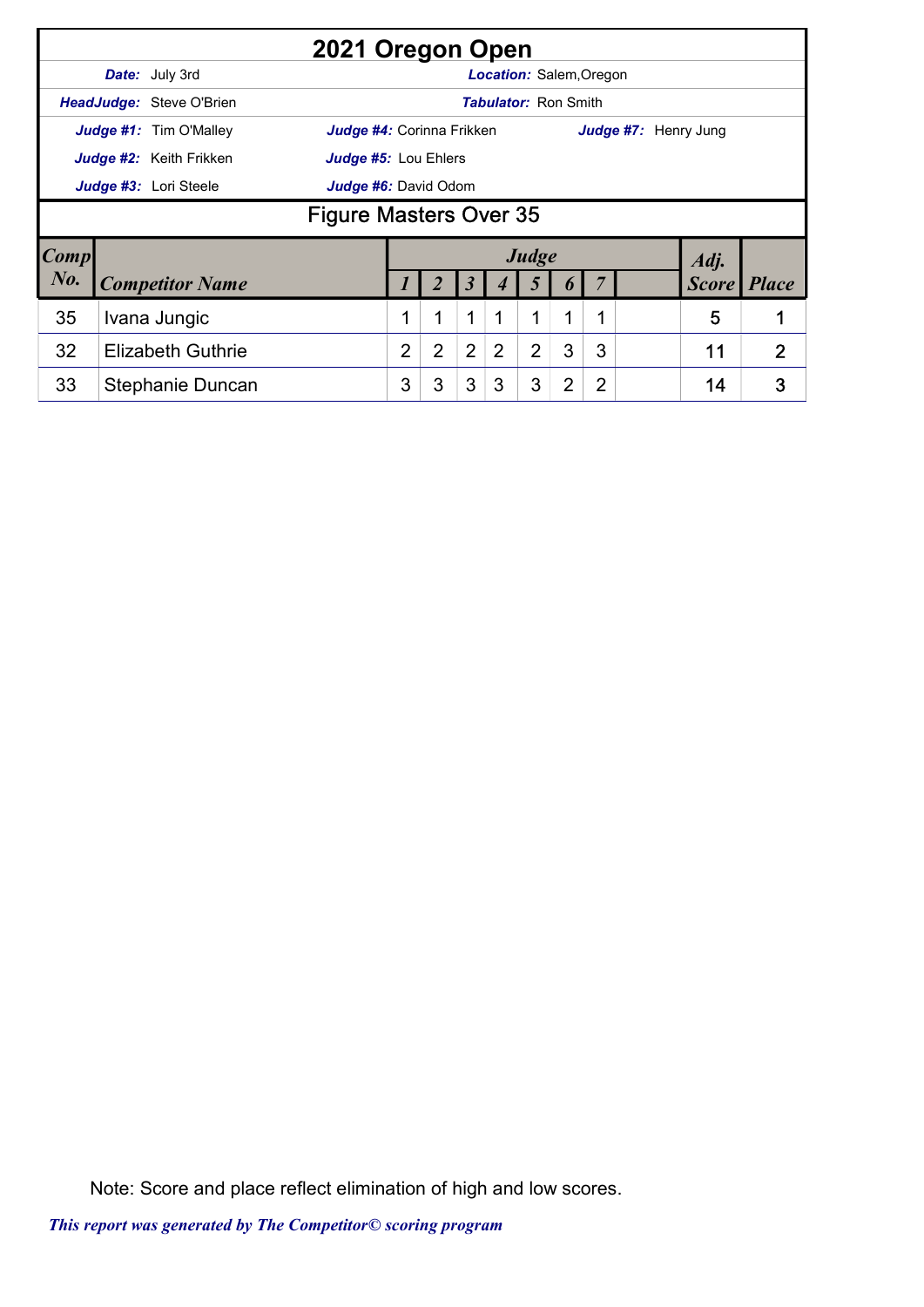|                        |                                 | 2021 Oregon Open              |   |                |   |                                |                |                  |                |                      |              |              |
|------------------------|---------------------------------|-------------------------------|---|----------------|---|--------------------------------|----------------|------------------|----------------|----------------------|--------------|--------------|
|                        | <b>Date:</b> July 3rd           |                               |   |                |   | <b>Location: Salem, Oregon</b> |                |                  |                |                      |              |              |
|                        | <b>HeadJudge: Steve O'Brien</b> |                               |   |                |   | <b>Tabulator: Ron Smith</b>    |                |                  |                |                      |              |              |
|                        | Judge #1: Tim O'Malley          | Judge #4: Corinna Frikken     |   |                |   |                                |                |                  |                | Judge #7: Henry Jung |              |              |
|                        | Judge #2: Keith Frikken         | Judge #5: Lou Ehlers          |   |                |   |                                |                |                  |                |                      |              |              |
|                        | Judge #3: Lori Steele           | Judge #6: David Odom          |   |                |   |                                |                |                  |                |                      |              |              |
|                        |                                 | <b>Figure Masters Over 45</b> |   |                |   |                                |                |                  |                |                      |              |              |
| $\lfloor Comp \rfloor$ |                                 |                               |   |                |   |                                | Judge          |                  |                |                      | Adj.         |              |
| $N0$ .                 | <b>Competitor Name</b>          |                               |   |                | 3 |                                | 5              | $\boldsymbol{0}$ |                |                      | <b>Score</b> | <i>Place</i> |
| 33                     | Stephanie Duncan                |                               |   | 1              | 1 |                                | 1              | 1                | 1              |                      | 5            |              |
| 31                     | April Esquerra                  |                               | 2 | $\overline{2}$ | 2 | 2                              | $\overline{2}$ | $\overline{2}$   | $\overline{2}$ |                      | 10           | 2            |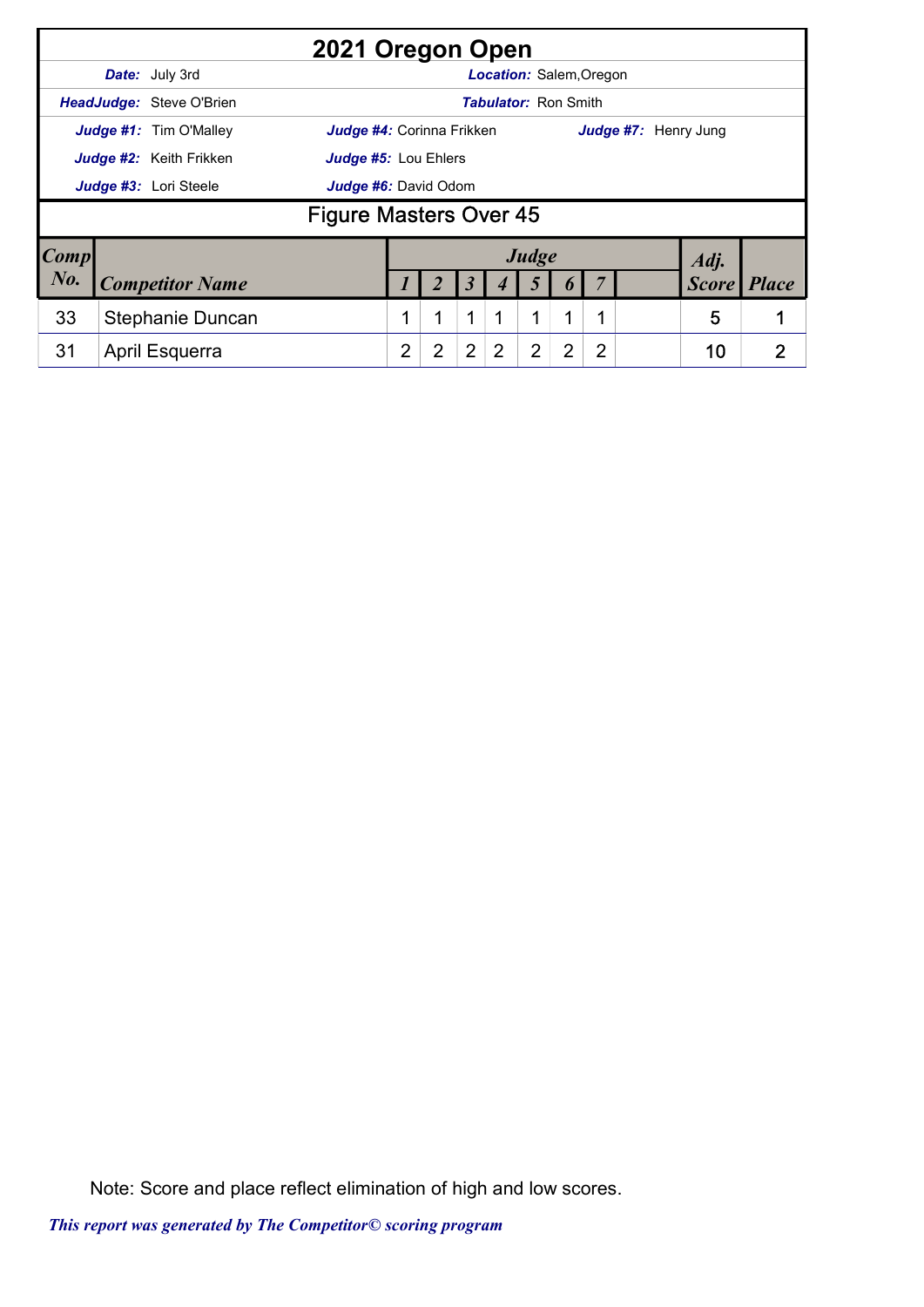|        | 2021 Oregon Open              |                           |   |                      |                                |  |                      |              |              |
|--------|-------------------------------|---------------------------|---|----------------------|--------------------------------|--|----------------------|--------------|--------------|
|        | <b>Date:</b> July 3rd         |                           |   |                      | <b>Location: Salem, Oregon</b> |  |                      |              |              |
|        | HeadJudge: Steve O'Brien      |                           |   |                      | <b>Tabulator: Ron Smith</b>    |  |                      |              |              |
|        | Judge #1: Tim O'Malley        | Judge #4: Corinna Frikken |   |                      |                                |  | Judge #7: Henry Jung |              |              |
|        | Judge #2: Keith Frikken       | Judge #5: Lou Ehlers      |   |                      |                                |  |                      |              |              |
|        | Judge #3: Lori Steele         | Judge #6: David Odom      |   |                      |                                |  |                      |              |              |
|        | <b>Figure Masters Over 55</b> |                           |   |                      |                                |  |                      |              |              |
| Comp   |                               |                           |   |                      | Judge                          |  |                      | Adj.         |              |
| $N0$ . | <b>Competitor Name</b>        |                           |   | $\boldsymbol{\beta}$ | 5                              |  |                      | <b>Score</b> | <b>Place</b> |
| 36     | Lynn Collins                  |                           | 1 | 1                    | 1                              |  |                      | 5            |              |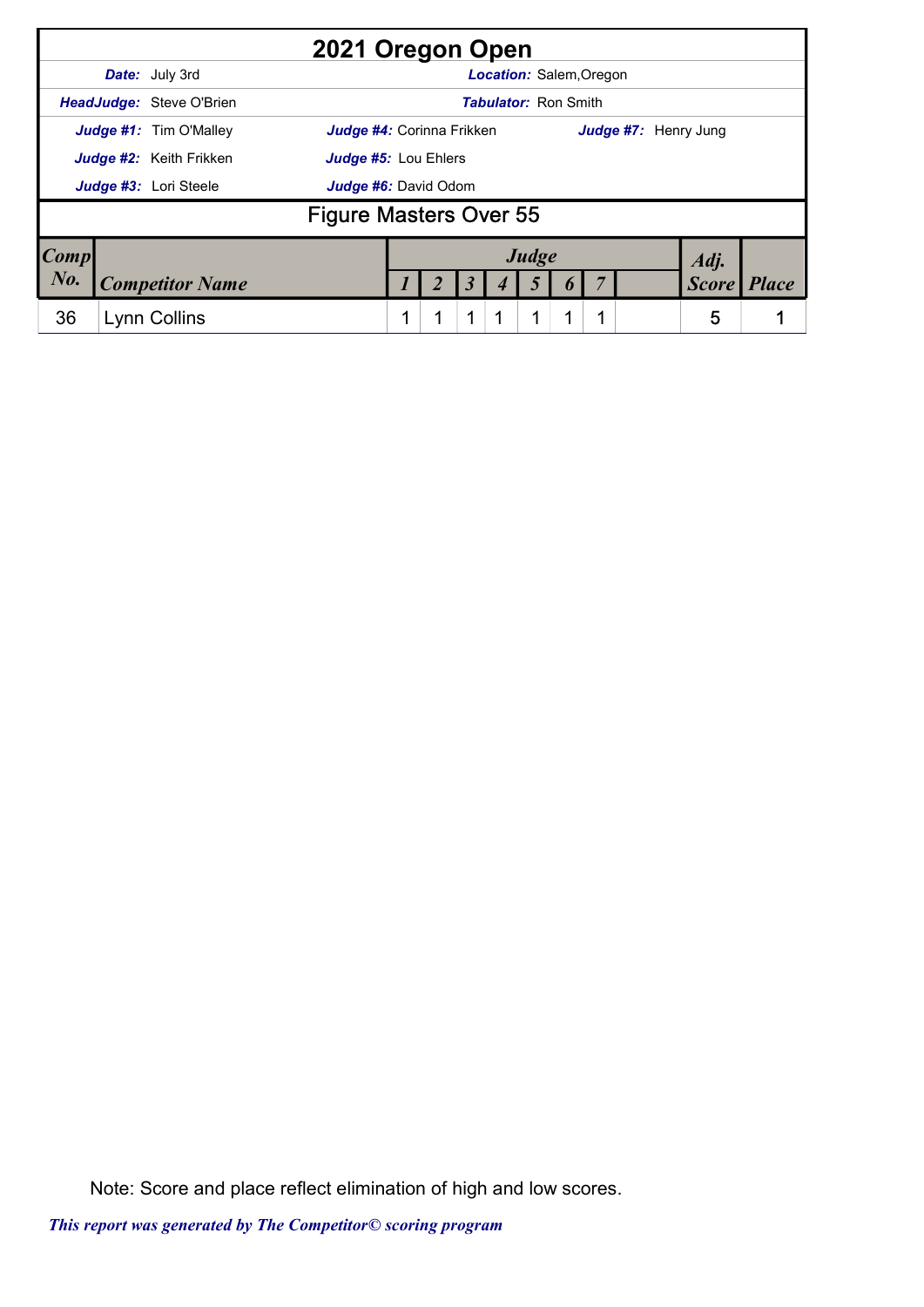|             |                               |                                 | 2021 Oregon Open                 |                |                |                |                |                                |                |                |                      |       |                |  |
|-------------|-------------------------------|---------------------------------|----------------------------------|----------------|----------------|----------------|----------------|--------------------------------|----------------|----------------|----------------------|-------|----------------|--|
|             |                               | <b>Date:</b> July 3rd           |                                  |                |                |                |                | <b>Location: Salem, Oregon</b> |                |                |                      |       |                |  |
|             |                               | <b>HeadJudge: Steve O'Brien</b> |                                  |                |                |                |                | <b>Tabulator: Ron Smith</b>    |                |                |                      |       |                |  |
|             |                               | <b>Judge #1:</b> Tim O'Malley   | <b>Judge #4:</b> Corinna Frikken |                |                |                |                |                                |                |                | Judge #7: Henry Jung |       |                |  |
|             |                               | Judge #2: Keith Frikken         | Judge #5: Lou Ehlers             |                |                |                |                |                                |                |                |                      |       |                |  |
|             |                               | Judge #3: Lori Steele           | Judge #6: David Odom             |                |                |                |                |                                |                |                |                      |       |                |  |
|             | Figure Open Class A Under 5 4 |                                 |                                  |                |                |                |                |                                |                |                |                      |       |                |  |
| <b>Comp</b> |                               |                                 |                                  |                |                |                |                | Judge                          |                |                |                      | Adj.  |                |  |
| $N_{0}$ .   |                               | <b>Competitor Name</b>          |                                  |                |                | J              |                | 5                              | $\bm{b}$       |                |                      | Score | <b>Place</b>   |  |
| 35          |                               | Ivana Jungic                    |                                  | 1              | 1              | 1              | 1              | 1                              | 1              | 1              |                      | 5     | 1              |  |
| 38          |                               | Natalya Campo                   |                                  | $\overline{2}$ | $\overline{2}$ | $\overline{2}$ | $\overline{2}$ | $\overline{2}$                 | $\overline{2}$ | 3              |                      | 10    | $\overline{2}$ |  |
| 37          |                               | Sarah Robinson                  |                                  | 3              | 3              | 3              | 3              | 3                              | 3              | $\overline{2}$ |                      | 15    | 3              |  |
| 34          |                               | <b>Gret Cook</b>                |                                  | 4              | 4              | 4              | 4              | 4                              | 4              | 4              |                      | 20    | 4              |  |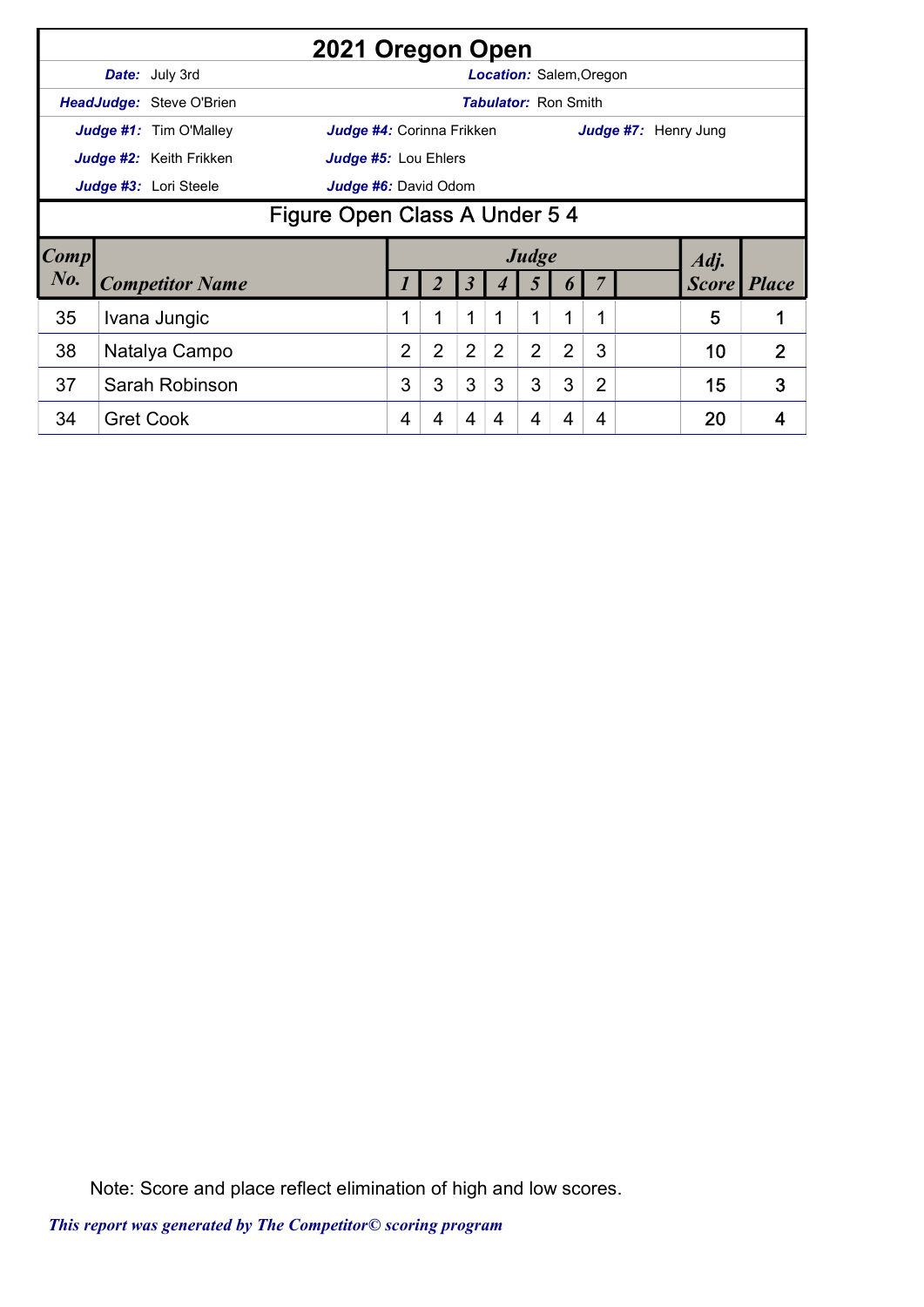|                        |                          | 2021 Oregon Open              |   |   |                |                             |       |   |                |                      |              |              |
|------------------------|--------------------------|-------------------------------|---|---|----------------|-----------------------------|-------|---|----------------|----------------------|--------------|--------------|
|                        | Date: July 3rd           |                               |   |   |                | Location: Salem, Oregon     |       |   |                |                      |              |              |
|                        | HeadJudge: Steve O'Brien |                               |   |   |                | <b>Tabulator: Ron Smith</b> |       |   |                |                      |              |              |
|                        | Judge #1: Tim O'Malley   | Judge #4: Corinna Frikken     |   |   |                |                             |       |   |                | Judge #7: Henry Jung |              |              |
|                        | Judge #2: Keith Frikken  | <b>Judge #5: Lou Ehlers</b>   |   |   |                |                             |       |   |                |                      |              |              |
|                        | Judge #3: Lori Steele    | Judge #6: David Odom          |   |   |                |                             |       |   |                |                      |              |              |
|                        |                          | Figure Open Class B Under 5 6 |   |   |                |                             |       |   |                |                      |              |              |
| $\lfloor Comp \rfloor$ |                          |                               |   |   |                |                             | Judge |   |                |                      | Adj.         |              |
| $N0$ .                 | <b>Competitor Name</b>   |                               |   |   | 3              |                             |       |   |                |                      | <b>Score</b> | <b>Place</b> |
| 33                     | Stephanie Duncan         |                               |   | 1 | 1              |                             | 1     | 1 |                |                      | 5            |              |
| 39                     | <b>Gemma Chuklanov</b>   |                               | 2 | 2 | $\overline{2}$ | 2                           | 2     | 2 | $\overline{2}$ |                      | 10           | 2            |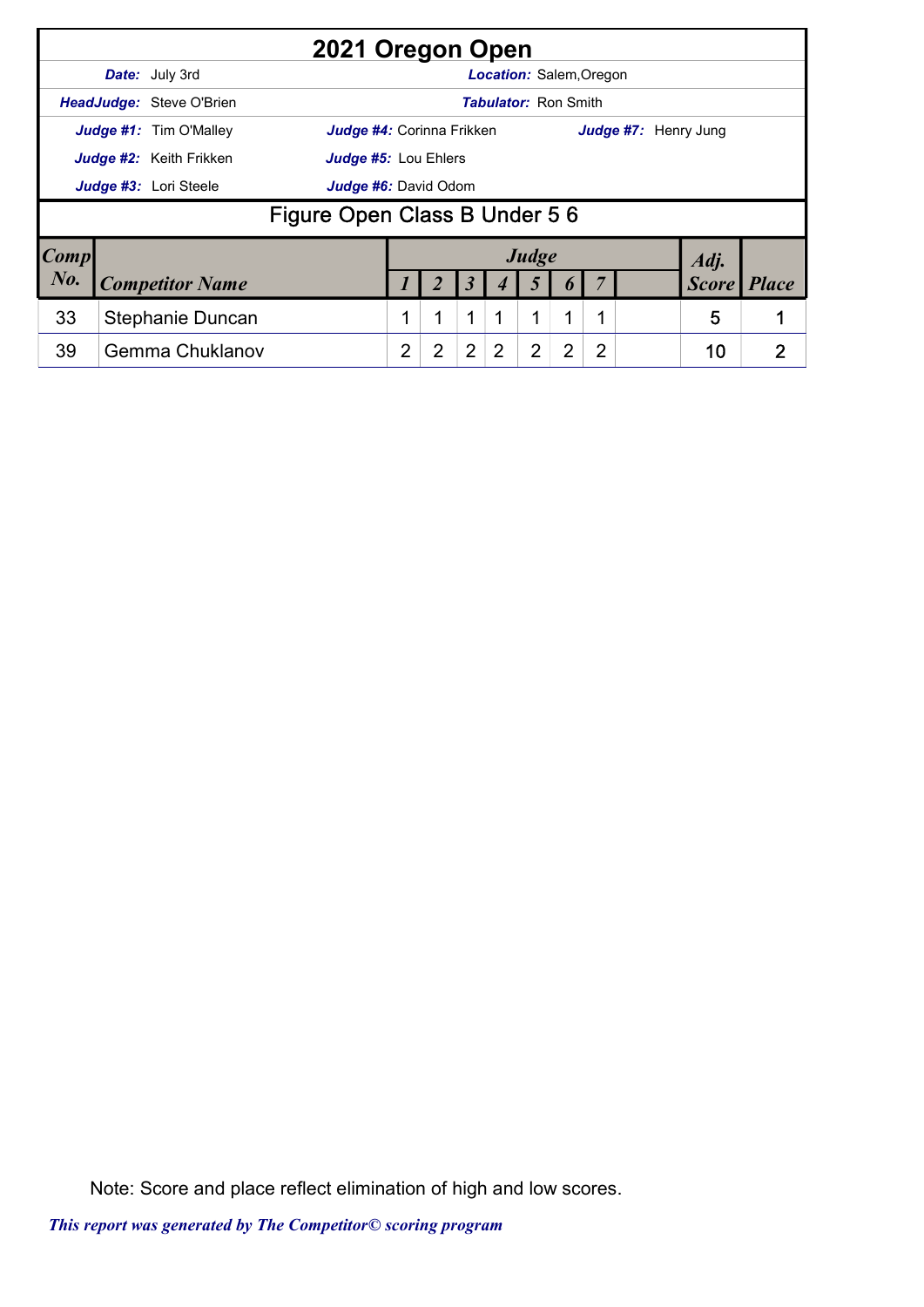|        |                             |                                 | 2021 Oregon Open                 |                |   |                |                                |                |                  |                |  |                      |                |  |
|--------|-----------------------------|---------------------------------|----------------------------------|----------------|---|----------------|--------------------------------|----------------|------------------|----------------|--|----------------------|----------------|--|
|        |                             | <b>Date:</b> July 3rd           |                                  |                |   |                | <b>Location: Salem, Oregon</b> |                |                  |                |  |                      |                |  |
|        |                             | <b>HeadJudge: Steve O'Brien</b> |                                  |                |   |                | <b>Tabulator: Ron Smith</b>    |                |                  |                |  |                      |                |  |
|        |                             | Judge #1: Tim O'Malley          | <b>Judge #4:</b> Corinna Frikken |                |   |                |                                |                |                  |                |  | Judge #7: Henry Jung |                |  |
|        |                             | Judge #2: Keith Frikken         | Judge #5: Lou Ehlers             |                |   |                |                                |                |                  |                |  |                      |                |  |
|        |                             | Judge #3: Lori Steele           | Judge #6: David Odom             |                |   |                |                                |                |                  |                |  |                      |                |  |
|        | Figure Open Class C Over 56 |                                 |                                  |                |   |                |                                |                |                  |                |  |                      |                |  |
| Comp   |                             |                                 |                                  |                |   |                |                                | Judge          |                  |                |  | Adj.                 |                |  |
| $N0$ . |                             | <b>Competitor Name</b>          |                                  |                |   | 3              |                                | $\mathfrak{I}$ | $\boldsymbol{0}$ |                |  | Score   Place        |                |  |
| 32     |                             | <b>Elizabeth Guthrie</b>        |                                  | 1              | 2 | 1              | 1                              | $\mathbf{1}$   | 1                | 1              |  | 5                    |                |  |
| 41     |                             | <b>Taryn Smith</b>              |                                  | $\overline{2}$ |   | $\overline{2}$ | $\overline{2}$                 | $\overline{2}$ | $\overline{2}$   | $\overline{2}$ |  | 10                   | $\overline{2}$ |  |
| 40     |                             | <b>Meghan Meseberg</b>          |                                  | 3              | 3 | 3              | 3                              | 3              | 3                | 4              |  | 15                   | 3              |  |
| 36     |                             | Lynn Collins                    |                                  | 4              | 4 | 4              | 4                              | 4              | 4                | 3              |  | 20                   | 4              |  |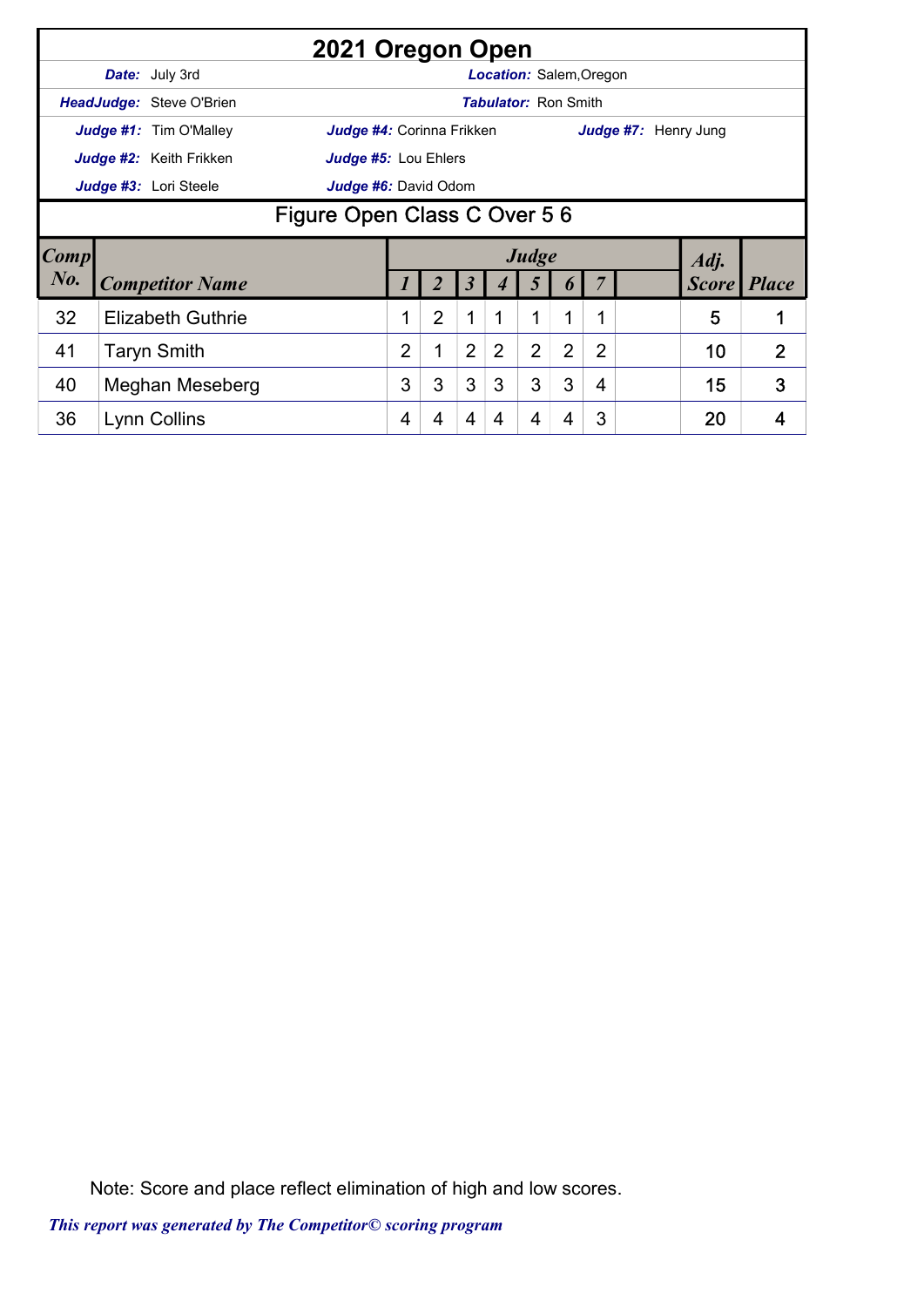|             |                                               |                                 | 2021 Oregon Open          |                |                |                |                                |                |                |                |                      |  |              |                |
|-------------|-----------------------------------------------|---------------------------------|---------------------------|----------------|----------------|----------------|--------------------------------|----------------|----------------|----------------|----------------------|--|--------------|----------------|
|             |                                               | <b>Date:</b> July 3rd           |                           |                |                |                | <b>Location: Salem, Oregon</b> |                |                |                |                      |  |              |                |
|             |                                               | <b>HeadJudge: Steve O'Brien</b> |                           |                |                |                | <b>Tabulator: Ron Smith</b>    |                |                |                |                      |  |              |                |
|             |                                               | Judge #1: Tim O'Malley          | Judge #4: Corinna Frikken |                |                |                |                                |                |                |                | Judge #7: Henry Jung |  |              |                |
|             |                                               | Judge #2: Keith Frikken         | Judge #5: Lou Ehlers      |                |                |                |                                |                |                |                |                      |  |              |                |
|             | Judge #3: Lori Steele<br>Judge #6: David Odom |                                 |                           |                |                |                |                                |                |                |                |                      |  |              |                |
|             | <b>Wellness Open</b>                          |                                 |                           |                |                |                |                                |                |                |                |                      |  |              |                |
| <b>Comp</b> |                                               |                                 |                           |                |                |                |                                | Judge          |                |                |                      |  | Adj.         |                |
| $N0$ .      |                                               | <b>Competitor Name</b>          |                           |                |                | 3              |                                |                |                |                |                      |  | <b>Score</b> | <b>Place</b>   |
| 42          |                                               | Jennifer Ripple                 |                           |                | $\mathbf{1}$   | 1              | 1                              | 1              | 1              | 1              |                      |  | 5            | 1              |
| 37          |                                               | Sarah Robinson                  |                           | $\overline{2}$ | $\overline{2}$ | $\overline{2}$ | 3                              | $\overline{2}$ | $\overline{2}$ | $\overline{2}$ |                      |  | 10           | $\overline{2}$ |
| 41          |                                               | <b>Taryn Smith</b>              |                           | 3              | 3              | 3              | $\overline{2}$                 | 3              | 3              | 3              |                      |  | 15           | 3              |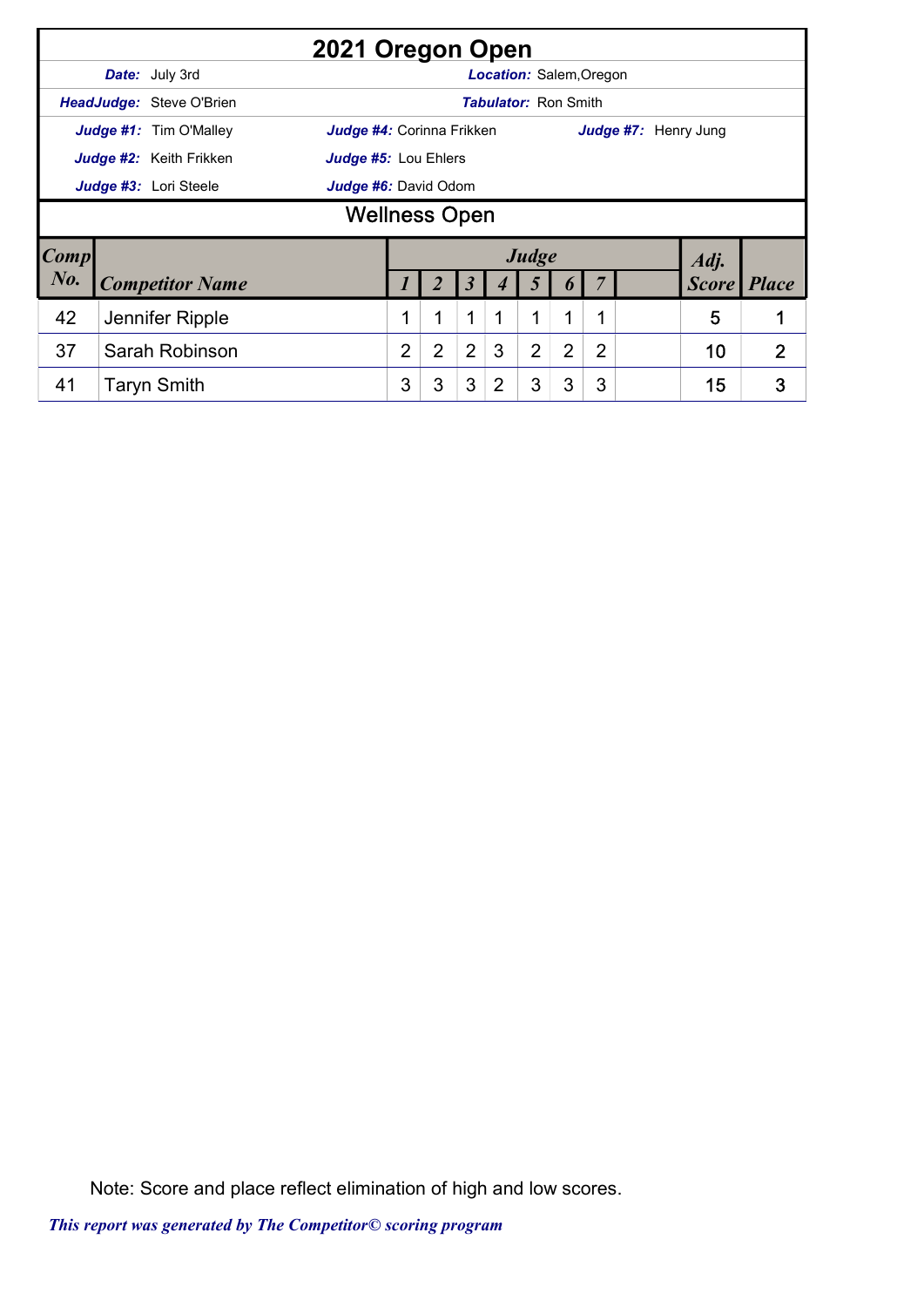|             |                           |                                 | 2021 Oregon Open          |   |                |                |                             |                |                |                |                      |              |                |  |
|-------------|---------------------------|---------------------------------|---------------------------|---|----------------|----------------|-----------------------------|----------------|----------------|----------------|----------------------|--------------|----------------|--|
|             |                           | Date: July 3rd                  |                           |   |                |                | Location: Salem, Oregon     |                |                |                |                      |              |                |  |
|             |                           | <b>HeadJudge: Steve O'Brien</b> |                           |   |                |                | <b>Tabulator: Ron Smith</b> |                |                |                |                      |              |                |  |
|             |                           | <b>Judge #1:</b> Tim O'Malley   | Judge #4: Corinna Frikken |   |                |                |                             |                |                |                | Judge #7: Henry Jung |              |                |  |
|             |                           | Judge #2: Keith Frikken         | Judge #5: Lou Ehlers      |   |                |                |                             |                |                |                |                      |              |                |  |
|             |                           | Judge #3: Lori Steele           | Judge #6: David Odom      |   |                |                |                             |                |                |                |                      |              |                |  |
|             | <b>Bikini True Novice</b> |                                 |                           |   |                |                |                             |                |                |                |                      |              |                |  |
| <b>Comp</b> |                           |                                 |                           |   |                |                |                             | Judge          |                |                |                      | Adj.         |                |  |
| $N0$ .      |                           | <b>Competitor Name</b>          |                           |   |                | 3              |                             | 5              | $\bm{b}$       |                |                      | <b>Score</b> | <b>Place</b>   |  |
| 46          |                           | Alexis Schumacher               |                           | 1 | $\mathbf 1$    | $\mathbf 1$    | 1                           | 1              | 1              | 1              |                      | 5            | 1              |  |
| 45          |                           | <b>Kirsten Pereira</b>          |                           | 3 | $\overline{2}$ | $\overline{2}$ | $\overline{2}$              | $\overline{2}$ | $\overline{2}$ | 3              |                      | 11           | $\overline{2}$ |  |
| 43          |                           | <b>Tessa Bromiley</b>           |                           | 2 | 3              | 4              | 3                           | 3              | 3              | $\overline{2}$ |                      | 14           | 3              |  |
| 44          |                           | Wendy Farjami                   |                           | 4 | 4              | 3              | 4                           | 4              | 4              | 4              |                      | 20           |                |  |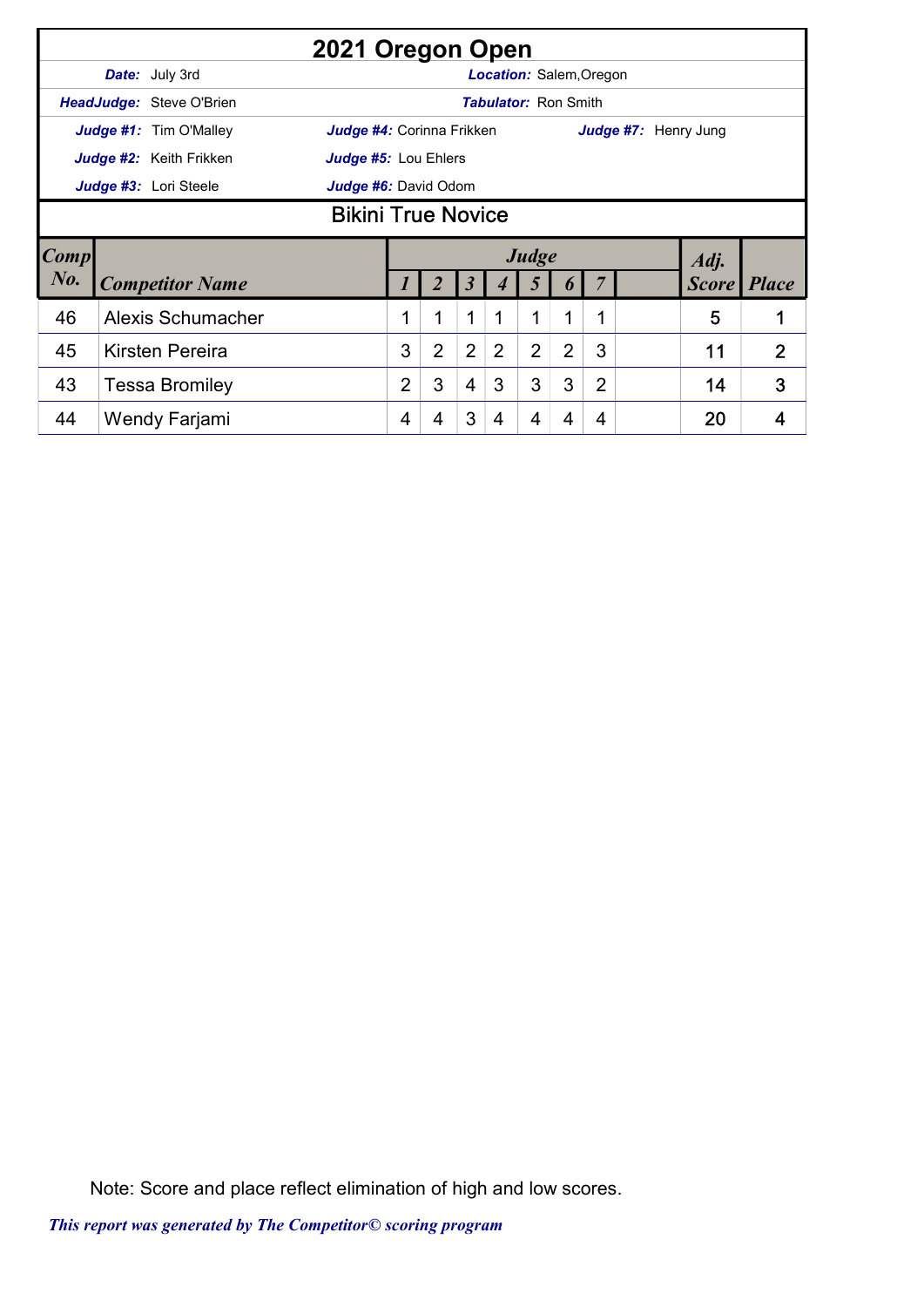|        |                      |                                 | 2021 Oregon Open            |                |                |                |                             |                |                |                |                      |              |                |  |
|--------|----------------------|---------------------------------|-----------------------------|----------------|----------------|----------------|-----------------------------|----------------|----------------|----------------|----------------------|--------------|----------------|--|
|        |                      | Date: July 3rd                  |                             |                |                |                | Location: Salem, Oregon     |                |                |                |                      |              |                |  |
|        |                      | <b>HeadJudge: Steve O'Brien</b> |                             |                |                |                | <b>Tabulator: Ron Smith</b> |                |                |                |                      |              |                |  |
|        |                      | <b>Judge #1:</b> Tim O'Malley   | Judge #4: Corinna Frikken   |                |                |                |                             |                |                |                | Judge #7: Henry Jung |              |                |  |
|        | Judge #2:            |                                 | <b>Judge #5: Lou Ehlers</b> |                |                |                |                             |                |                |                |                      |              |                |  |
|        |                      | Judge #3: Lori Steele           | Judge #6: David Odom        |                |                |                |                             |                |                |                |                      |              |                |  |
|        | <b>Bikini Novice</b> |                                 |                             |                |                |                |                             |                |                |                |                      |              |                |  |
| Comp   |                      |                                 |                             |                |                |                |                             | Judge          |                |                |                      | Adj.         |                |  |
| $N0$ . |                      | <b>Competitor Name</b>          |                             |                |                | 3              |                             | 5              | $\bm{b}$       |                |                      | <b>Score</b> | <b>Place</b>   |  |
| 48     |                      | <b>Amber Breitmayer</b>         |                             | $\overline{2}$ | $\mathbf{1}$   | $\overline{2}$ | 1                           | 1              | 1              | $\overline{2}$ |                      | 7            | 1              |  |
| 47     |                      | Jensen Barnes                   |                             | 1              | $\overline{2}$ | $\mathbf 1$    | $\overline{2}$              | $\overline{2}$ | $\overline{2}$ | 3              |                      | 9            | $\overline{2}$ |  |
| 43     |                      | <b>Tessa Bromiley</b>           |                             | 3              | 3              | 3              | 3                           | 3              | 3              | 1              |                      | 15           | 3              |  |
|        |                      |                                 |                             |                |                |                |                             |                |                |                |                      |              |                |  |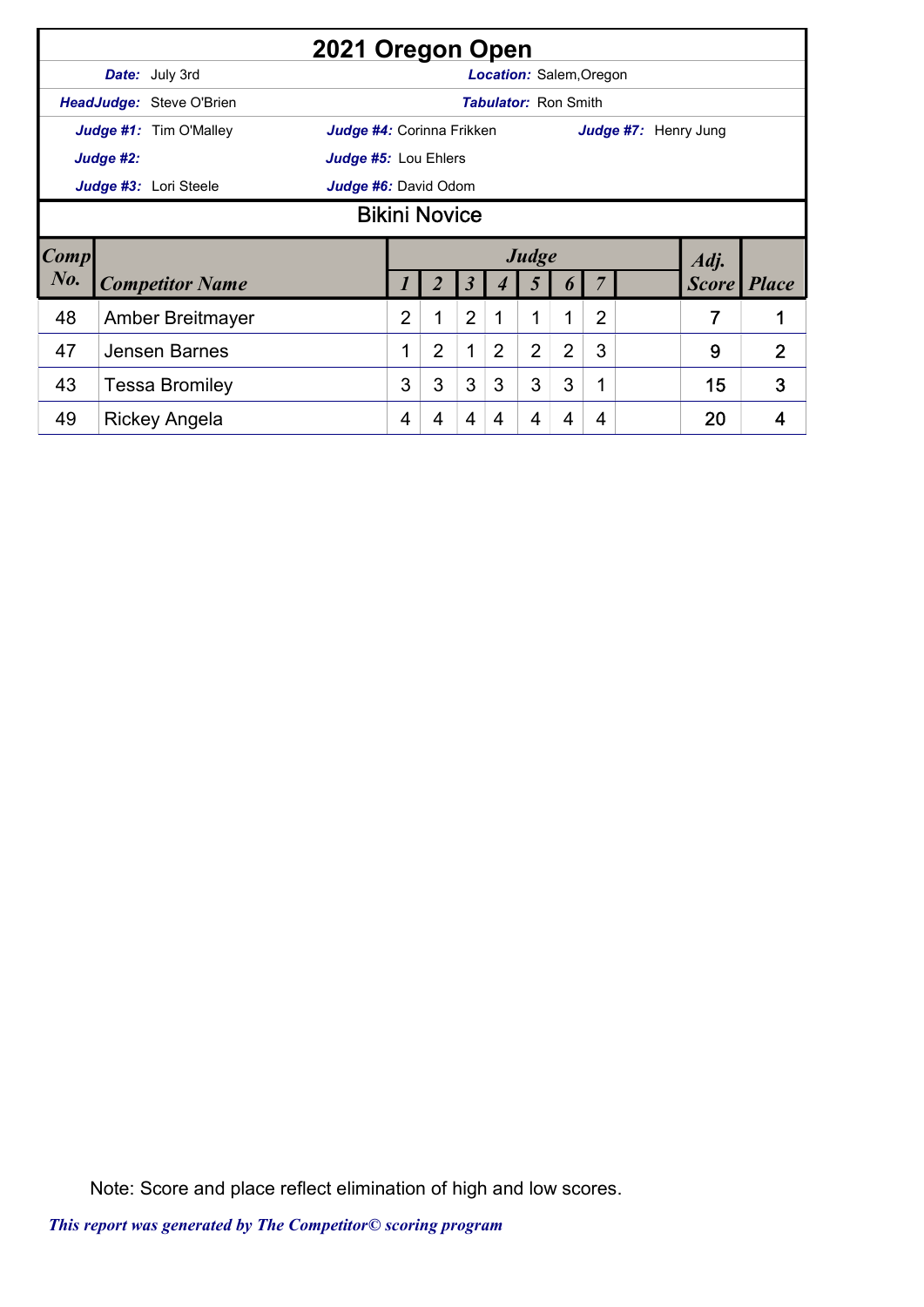|           |                                               | 2021 Oregon Open                                           |                |                |                |                |                                |                |   |  |                      |                |  |  |
|-----------|-----------------------------------------------|------------------------------------------------------------|----------------|----------------|----------------|----------------|--------------------------------|----------------|---|--|----------------------|----------------|--|--|
|           |                                               | <b>Date:</b> July 3rd                                      |                |                |                |                | <b>Location: Salem, Oregon</b> |                |   |  |                      |                |  |  |
|           |                                               | HeadJudge: Steve O'Brien                                   |                |                |                |                | <b>Tabulator: Ron Smith</b>    |                |   |  |                      |                |  |  |
|           |                                               | <b>Judge #1:</b> Tim O'Malley<br>Judge #4: Corinna Frikken |                |                |                |                |                                |                |   |  | Judge #7: Henry Jung |                |  |  |
|           | Judge #2:                                     | Judge #5: Lou Ehlers                                       |                |                |                |                |                                |                |   |  |                      |                |  |  |
|           | Judge #3: Lori Steele<br>Judge #6: David Odom |                                                            |                |                |                |                |                                |                |   |  |                      |                |  |  |
|           | <b>Bikini Masters Over 35</b>                 |                                                            |                |                |                |                |                                |                |   |  |                      |                |  |  |
| Comp      |                                               |                                                            |                |                |                |                | Judge                          |                |   |  | Adj.                 |                |  |  |
| $N_{0}$ . |                                               | <b>Competitor Name</b>                                     |                |                |                |                |                                |                |   |  | <b>Score</b>         | <i>Place</i>   |  |  |
| 50        |                                               | Jasmine Green                                              |                | 1              | 1              |                | 1                              | 1              |   |  | 5                    | 1              |  |  |
| 43        |                                               | <b>Tessa Bromiley</b>                                      | $\overline{2}$ | 3              | $\overline{2}$ | $\overline{2}$ | $\overline{2}$                 | $\overline{2}$ | 2 |  | 10                   | $\overline{2}$ |  |  |
| 51        |                                               | Rizalina Yablokova                                         | 3              | $\overline{2}$ | 3              | 3              | 3                              | 3              | 3 |  | 15                   | 3              |  |  |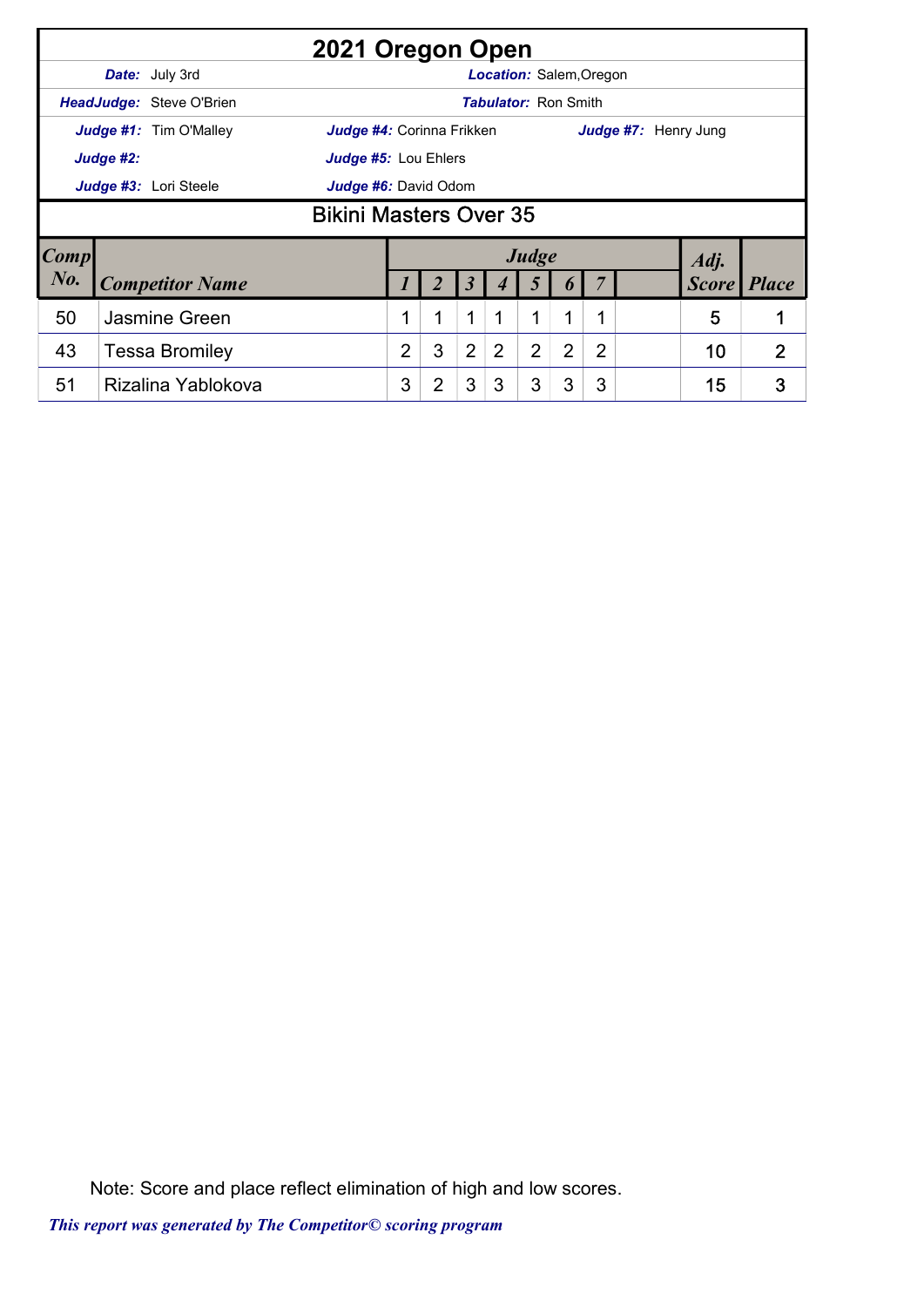|                                                            | 2021 Oregon Open                                 |                        |  |                      |   |   |                      |   |                |   |              |              |   |  |  |
|------------------------------------------------------------|--------------------------------------------------|------------------------|--|----------------------|---|---|----------------------|---|----------------|---|--------------|--------------|---|--|--|
|                                                            | Date: July 3rd<br><b>Location: Salem, Oregon</b> |                        |  |                      |   |   |                      |   |                |   |              |              |   |  |  |
| HeadJudge: Steve O'Brien<br><b>Tabulator: Ron Smith</b>    |                                                  |                        |  |                      |   |   |                      |   |                |   |              |              |   |  |  |
| <b>Judge #1:</b> Tim O'Malley<br>Judge #4: Corinna Frikken |                                                  |                        |  |                      |   |   | Judge #7: Henry Jung |   |                |   |              |              |   |  |  |
| Judge #2:                                                  |                                                  |                        |  | Judge #5: Lou Ehlers |   |   |                      |   |                |   |              |              |   |  |  |
|                                                            | Judge #3: Lori Steele<br>Judge #6: David Odom    |                        |  |                      |   |   |                      |   |                |   |              |              |   |  |  |
|                                                            | <b>Bikini Masters Over 45</b>                    |                        |  |                      |   |   |                      |   |                |   |              |              |   |  |  |
| <b>Comp</b>                                                |                                                  |                        |  |                      |   |   | Adj.                 |   |                |   |              |              |   |  |  |
| $N0$ .                                                     |                                                  | <b>Competitor Name</b> |  |                      |   |   |                      |   |                |   | <b>Score</b> | <b>Place</b> |   |  |  |
| 49                                                         |                                                  | <b>Rickey Angela</b>   |  |                      |   | 1 |                      | 1 | 1              | 2 |              | 5            |   |  |  |
| 44                                                         |                                                  | Wendy Farjami          |  | $\overline{2}$       | 2 | 2 | 2                    | 2 | $\overline{2}$ |   |              | 10           | 2 |  |  |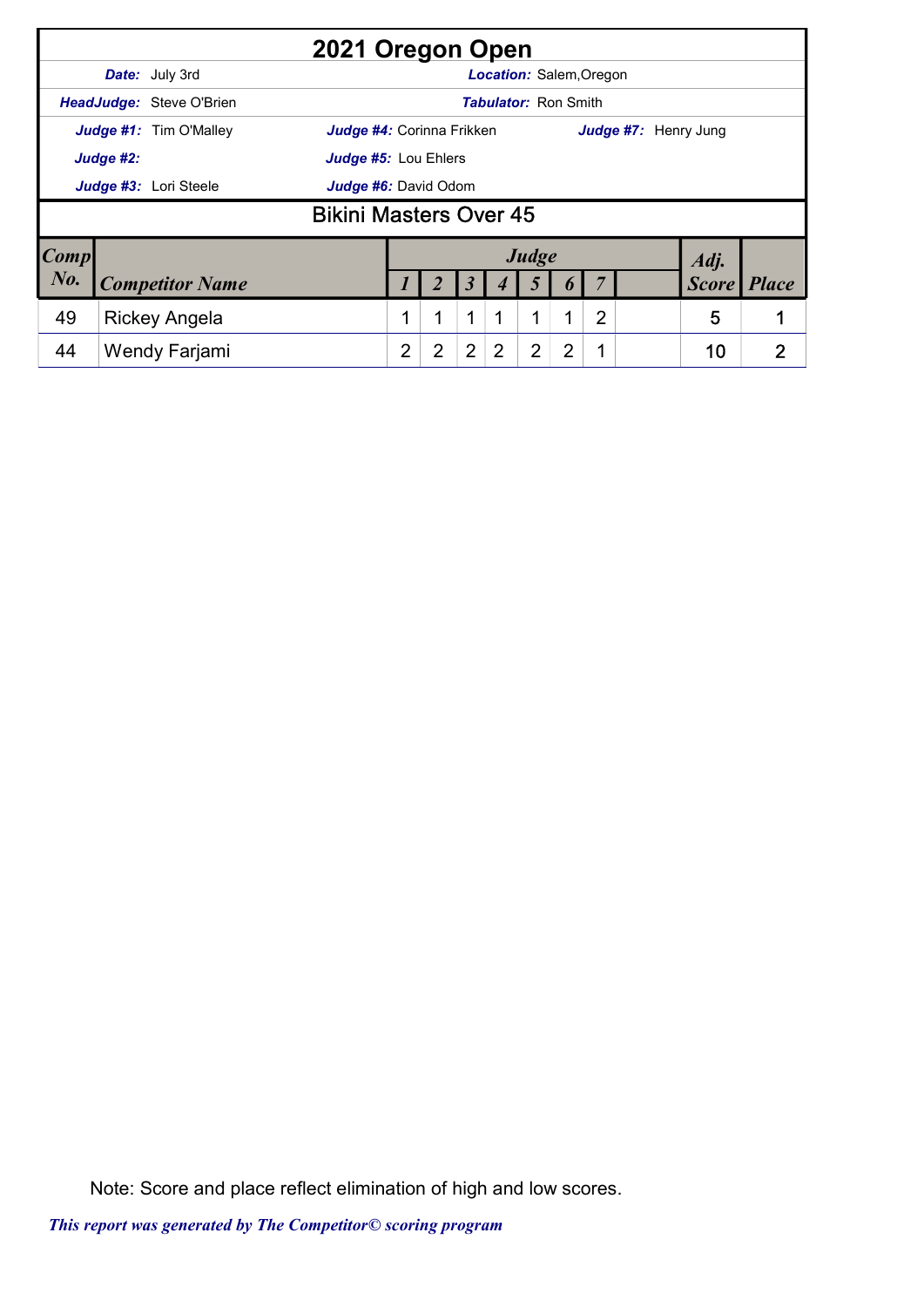| 2021 Oregon Open                              |                                                                |                         |                                                   |                      |                |                |   |       |   |   |              |              |              |  |  |
|-----------------------------------------------|----------------------------------------------------------------|-------------------------|---------------------------------------------------|----------------------|----------------|----------------|---|-------|---|---|--------------|--------------|--------------|--|--|
|                                               | <b>Location: Salem, Oregon</b><br><b>Date:</b> July 3rd        |                         |                                                   |                      |                |                |   |       |   |   |              |              |              |  |  |
|                                               | <b>HeadJudge: Steve O'Brien</b><br><b>Tabulator: Ron Smith</b> |                         |                                                   |                      |                |                |   |       |   |   |              |              |              |  |  |
| <b>Judge #1:</b> Tim O'Malley                 |                                                                |                         | Judge #4: Corinna Frikken<br>Judge #7: Henry Jung |                      |                |                |   |       |   |   |              |              |              |  |  |
| Judge #2:                                     |                                                                |                         |                                                   | Judge #5: Lou Ehlers |                |                |   |       |   |   |              |              |              |  |  |
| Judge #3: Lori Steele<br>Judge #6: David Odom |                                                                |                         |                                                   |                      |                |                |   |       |   |   |              |              |              |  |  |
|                                               | <b>Bikini Open Class A Under 5 4</b>                           |                         |                                                   |                      |                |                |   |       |   |   |              |              |              |  |  |
| $\lfloor Comp \rfloor$                        |                                                                |                         |                                                   |                      |                |                |   | Judge |   |   |              | Adj.         |              |  |  |
| $N_{0}$ .                                     |                                                                | <b>Competitor Name</b>  | 3                                                 |                      |                |                |   |       |   |   | <b>Score</b> | <i>Place</i> |              |  |  |
| 50                                            |                                                                | Jasmine Green           |                                                   |                      | 1              | $\mathbf{1}$   |   | 1     | 1 |   |              | 5            | 1            |  |  |
| 53                                            |                                                                | <b>Courteney Landis</b> |                                                   | 2                    | $\overline{2}$ | $\overline{2}$ | 2 | 2     | 2 | 2 |              | 10           | $\mathbf{2}$ |  |  |
| 52                                            |                                                                | Rizalina Yablokova      |                                                   | 3                    | 3              | 3              | 3 | 3     | 3 | 3 |              | 15           | 3            |  |  |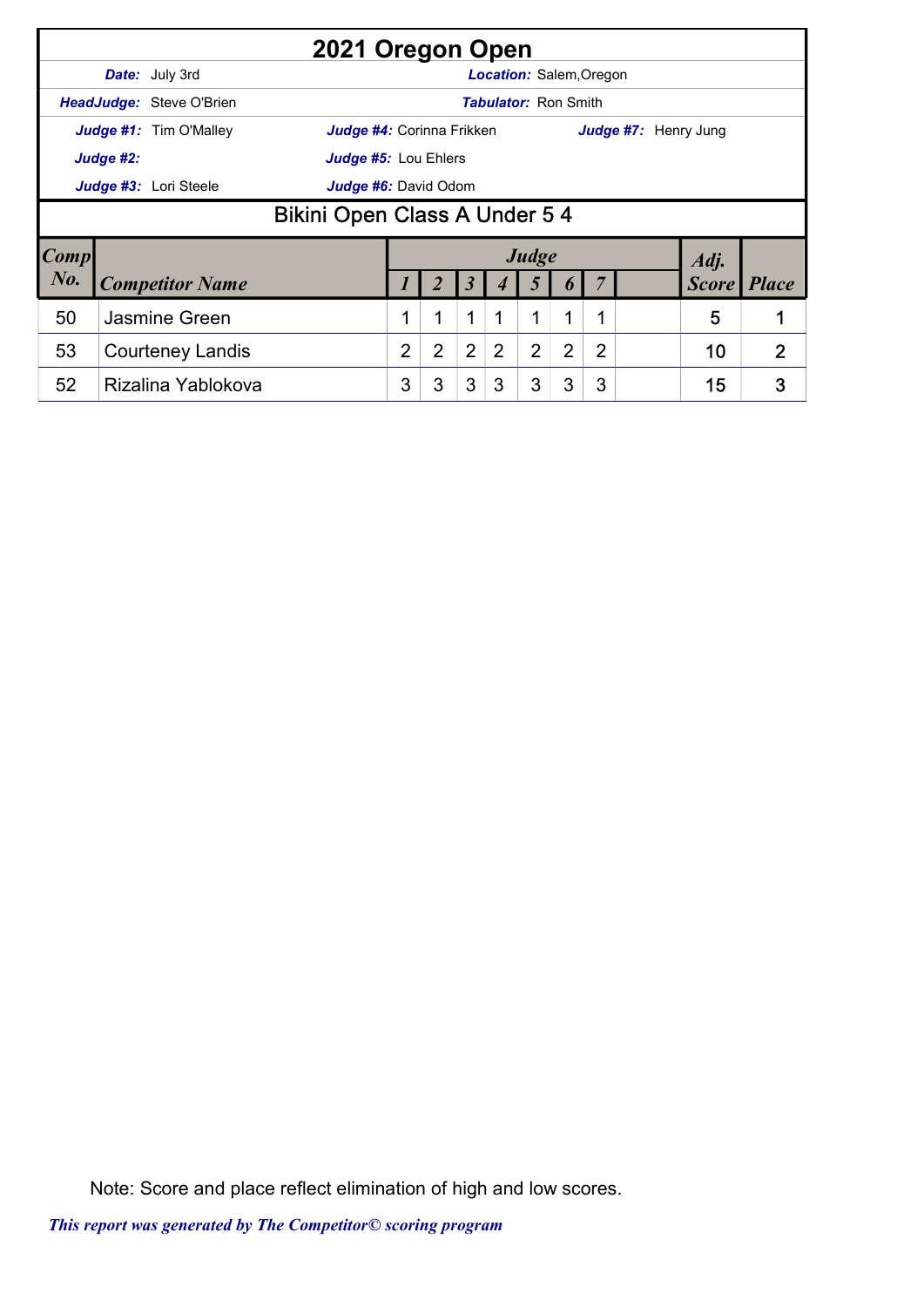| 2021 Oregon Open                                               |                               |                          |                                                          |                      |                |                |                                |                |                |                |  |              |                |  |  |
|----------------------------------------------------------------|-------------------------------|--------------------------|----------------------------------------------------------|----------------------|----------------|----------------|--------------------------------|----------------|----------------|----------------|--|--------------|----------------|--|--|
|                                                                |                               | <b>Date:</b> July 3rd    |                                                          |                      |                |                | <b>Location: Salem, Oregon</b> |                |                |                |  |              |                |  |  |
| <b>HeadJudge: Steve O'Brien</b><br><b>Tabulator: Ron Smith</b> |                               |                          |                                                          |                      |                |                |                                |                |                |                |  |              |                |  |  |
| Judge #1: Tim O'Malley                                         |                               |                          | Judge #7: Henry Jung<br><b>Judge #4:</b> Corinna Frikken |                      |                |                |                                |                |                |                |  |              |                |  |  |
| Judge #2:                                                      |                               |                          |                                                          | Judge #5: Lou Ehlers |                |                |                                |                |                |                |  |              |                |  |  |
| Judge #3: Lori Steele                                          |                               |                          |                                                          | Judge #6: David Odom |                |                |                                |                |                |                |  |              |                |  |  |
|                                                                | Bikini Open Class B Under 5 6 |                          |                                                          |                      |                |                |                                |                |                |                |  |              |                |  |  |
| Comp                                                           |                               |                          |                                                          |                      |                |                |                                | Judge          |                |                |  | Adj.         |                |  |  |
| $N_{0}$ .                                                      |                               | <b>Competitor Name</b>   | <b>Score</b>                                             |                      |                |                |                                |                |                |                |  | <i>Place</i> |                |  |  |
| 46                                                             |                               | <b>Alexis Schumacher</b> |                                                          |                      | 1              | 1              |                                | 1              | 1              | 1              |  | 5            |                |  |  |
| 47                                                             |                               | Jensen Barnes            |                                                          | $\overline{2}$       | $\overline{2}$ | $\overline{2}$ | 2                              | $\overline{2}$ | $\overline{2}$ | $\overline{2}$ |  | 10           | $\overline{2}$ |  |  |
| 43                                                             |                               | <b>Tessa Bromiley</b>    |                                                          | 3                    | 3              | 3              | 3                              | 3              | 3              | 3              |  | 15           | 3              |  |  |